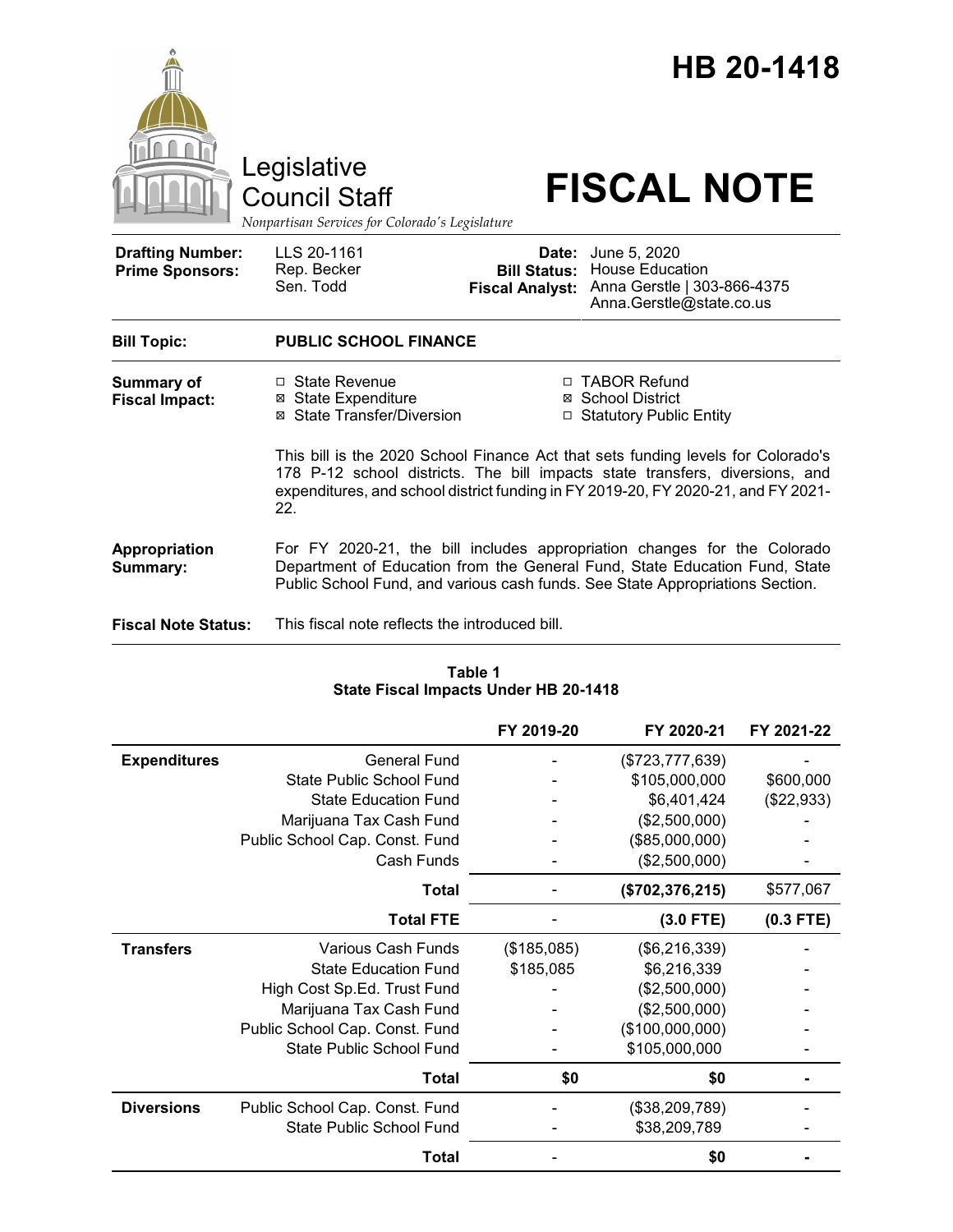### **Summary of Legislation**

The bill makes changes to state law regarding the funding of public schools and associated programs within the Colorado Department of Education (CDE).

**Base per pupil funding.** The bill increases base per pupil funding for FY 2020-21 by \$132.08 to \$7,083.61, which reflects a 1.9 percent inflation rate.

**Budget stabilization factor.** The bill increases the budget stabilization factor by \$612.1 million, from \$572.4 million in FY 2019-20 to a total of \$1.18 billion in FY 2020-21. For FY 2021-22, the budget stabilization factor cannot exceed the FY 2020-21 level.

**Building Excellent Schools Today (BEST).** For FY 2020-21 only, the bill transfers \$100.0 million from the Public School Capital Construction Assistance Fund to the State Public School Fund, and diverts revenue above the first \$40 million received in retail marijuana excise tax from the assistance fund to the State Public School Fund.

Under current law, state lease-purchase agreements for public school capital construction projects cannot exceed \$110 million. The bill increases the maximum annual amount of lease payments under the agreements to \$125 million for FY 2020-21. The bill appropriates \$15.0 million from the Public School Capital Construction Assistance Fund for FY 2020-21 to make lease payments.

**Transfers.** The bill transfers all unexpended and unencumbered money from the Full Day Kindergarten Facility Capital Construction Fund to the State Education Fund (SEF) on June 30, 2020. On July 1, 2020, the bill makes the following transfers to the SEF:

- \$3.5 million from the Early Literacy Fund:
- \$11,831 from the Teacher of the Year Fund; and
- all unexpended and unencumbered money in the following funds:
	- Retaining Teachers Fund;
	- School Cardiopulmonary Resuscitation and Automated External Defibrillator Training Fund, and repeals the fund;
	- Closing the Achievement Gap Cash Fund, and repeals the fund;<br>• Great Teachers and Leaders Fund:
	- Great Teachers and Leaders Fund;
	- Nonpublic School Fingerprint Fund, as it existed prior to its 2006 repeal; and
	- Student Re-engagement Grant Program Fund, as it existed prior to its repeal in 2019.

The bill also transfers \$2.5 million from the Marijuana Tax Cash Fund (MTCF) and any unexpended and unencumbered principal in the High Cost Special Education Trust Fund to the State Public School Fund on July 1, 2020.

**Repealing required appropriations.** The bill repeals the required FY 2020-21 appropriations for the following programs:

- \$250,000 for the school counselor corps grant program to assist with completion of state and federal financial aid forms; and
- \$250,000 for the computer science education grant program.

**Repealing and delaying programs.** The bill repeals the Grow Your Own Educator program and the Advanced Placement (AP) incentives pilot program. The bill delays the implementation of the Local School Food Purchasing program and the K-5 Social and Emotional Health Pilot program, and makes related changes.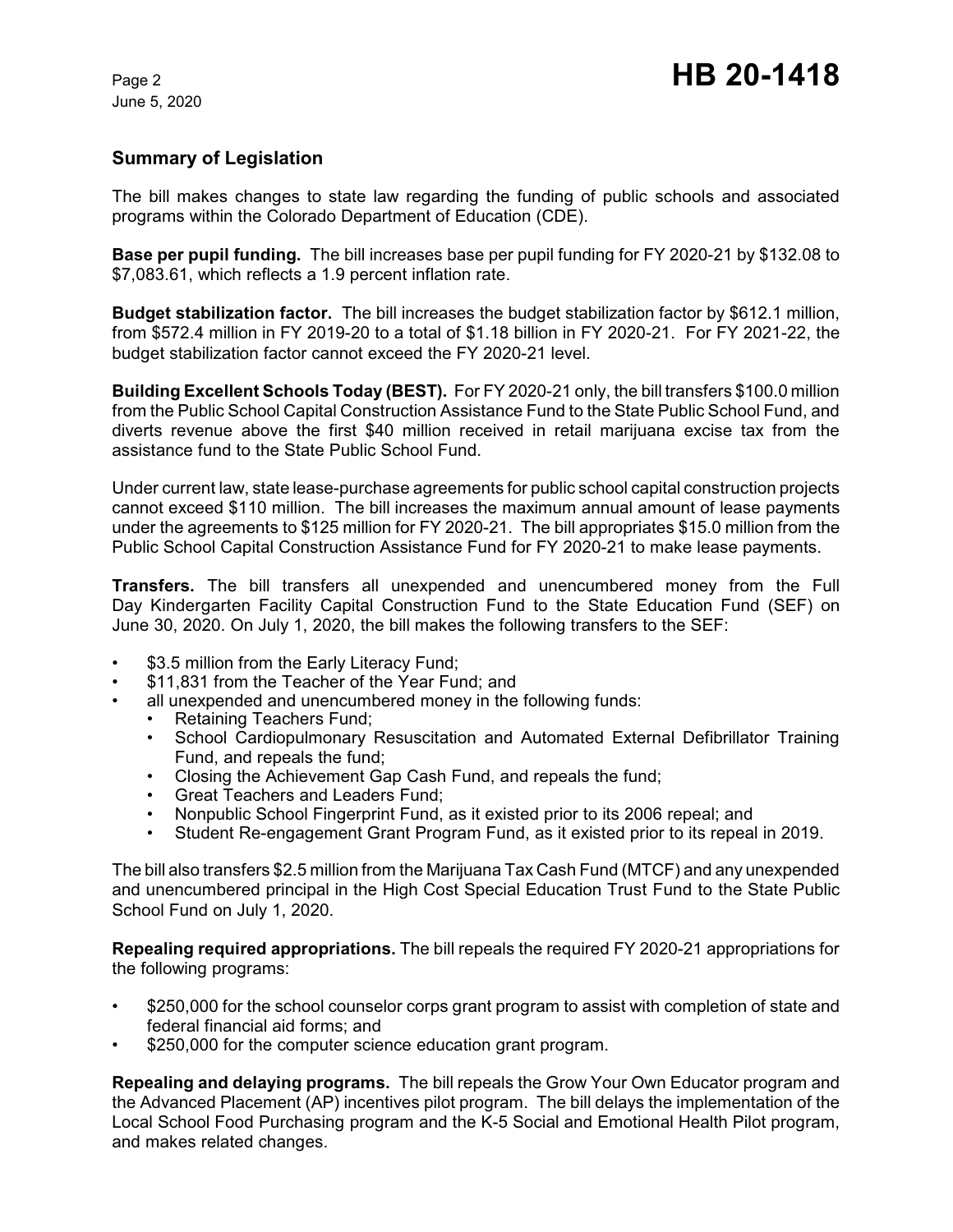**Audit payments.** The bill authorizes the Commissioner of Education to expend money to correct the underpayment of state funding to a local education provider when the determination of state funding includes an error in the information submitted to CDE.

**Budget deadlines.** For the FY 2020-21 budget year, the bill modifies school district budget submittal, notice, and adoption deadlines and requirements. Districts must submit a budget no later than June 23, 2020 and notice must be made by June 25. The bill clarifies that local boards of education may review and change the budget after its adoption.

**Technical changes.** The bill clarifies that students enrolled part-time in a kindergarten program are counted as 0.58 of a full-day pupil, and that five year old first graders are counted as a full-time student.

**Distribution of READ Act per pupil intervention.** The bill requires that CDE use student enrollment numbers from FY 2018-19 to calculate a local education providers' READ Act per pupil intervention money for FY 2020-21 only.

**Total program mill levies.** For tax year 2020, the bill resets the total program mill levy for each school district at:

- for districts that have obtained voter approval to keep revenue above the constitutional limit, the lesser of 27 mills, the number of mills necessary to fully fund the district's total program, or the number of mills the district would have levied but for reductions in the mill levy after receiving voter approval to retain excess revenue; and
- for districts that have not obtained voter approval to keep revenue above the constitutional limit, the lesser of 27 mills, the number of mills levied in the preceding property tax year, or the number of mills that generates an amount that does not exceed the constitutional limit.

Beginning in tax year 2021, school districts must levy the lesser of:

- 27 mills;
- the number of mills levied in the preceding year;
- the number of mills necessary to fully fund the district's total program; or
- if the district has not obtained voter approval to keep revenue above the constitutional limit, the number of mills that generates an amount of revenue that does not exceed the constitutional limit.

In a property tax year in which a district is required to levy more mills than it levied for tax year 2019, the school district board of education must approve a tax credit equal to the number of mills levied that exceeds the number of mills levied in 2019. Revenue generated by the number of mills for which there is a tax credit is not included in calculating the school district's local and state shares of school finance.

**Changes related to school disruptions**. The bill specifies that CDE must not assign accreditation ratings or recommend school plan types for school districts and the state Charter School Institute for FY 2020-21 and instead shall use the rating or plan type from the previous school year. It also removes the requirement that CDE determine attainment of performance indicators forthe 2019-20 school year, and extends the deadline for probationary teacher contract nonrenewal notifications until June 26, 2020, as long as the reason for nonrenewal is related to budget shortfalls.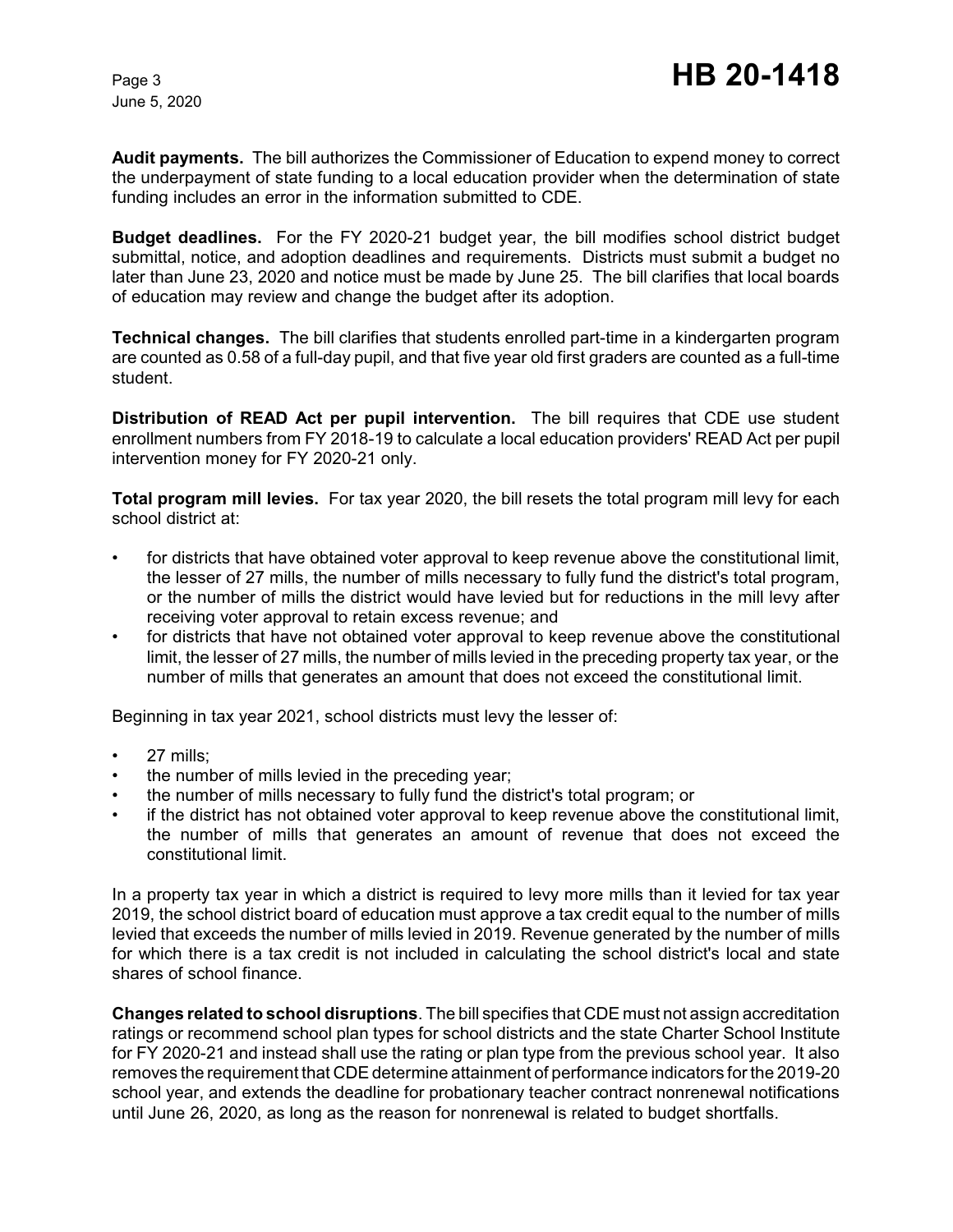No later than September 15, the Commissioner of Education must convene stakeholders to review the impact of disruptions related to COVID-19, including remote learning, accountability, assessments, accreditation, and educator evaluations, and make recommendations on how to proceed during the FY 2020-21.

#### **Background**

**Allocation of federal COVID-19 relief funds.** For informational purposes, Appendix B includes the distribution of the federal COVID-19 relief funds allocated for K-12 education by the Governor and distributed to local education providers by CDE. The appendix includes the estimated allocation of \$121 million from the Elementary and Secondary School Emergency Relief (ESSER) Fund and \$510 million from the Coronavirus Relief Fund. It does not include \$37.0 million from the Coronavirus Relief Fund for the expected increase in the number of at-risk students in FY 2020-21. The bill includes informational appropriations for these amounts. ESSER funds are contingent upon the state meeting a maintenance of effort requirement, or receipt of a waiver from the federal Department of Education.

#### **State Transfers**

In FY 2019-20, the bill transfers \$185,085 to the SEF. In FY 2020-21, the bill transfers \$105.0 million to the State Public School Fund and \$6.2 million to the SEF.

**State Public School Fund.** In FY 2020-21, the bill transfers the amounts listed in Table 2 to the State Public School Fund. The transfer from the High Cost Special Education Trust Fund reflects the amount of the principal deposited in the trust fund by Senate Bill 19-066. Interest and earnings on the principal, which totals about \$37,000, remains in the trust fund. The transfer from the MTCF reflects the amount that was anticipated for the K5 Social Emotional Health Pilot Program in House Bill 19-1017.

|                                                           | FY 2020-21      |
|-----------------------------------------------------------|-----------------|
| <b>Public School Capital Construction Assistance Fund</b> | (\$100,000,000) |
| Marijuana Tax Cash Fund                                   | (\$2,500,000)   |
| <b>High Cost Special Education Trust Fund</b>             | (\$2,500,000)   |
| <b>Transferred to State Public School Fund</b>            | \$105,000,000   |

#### **Table 2 Transfers to State Public School Fund**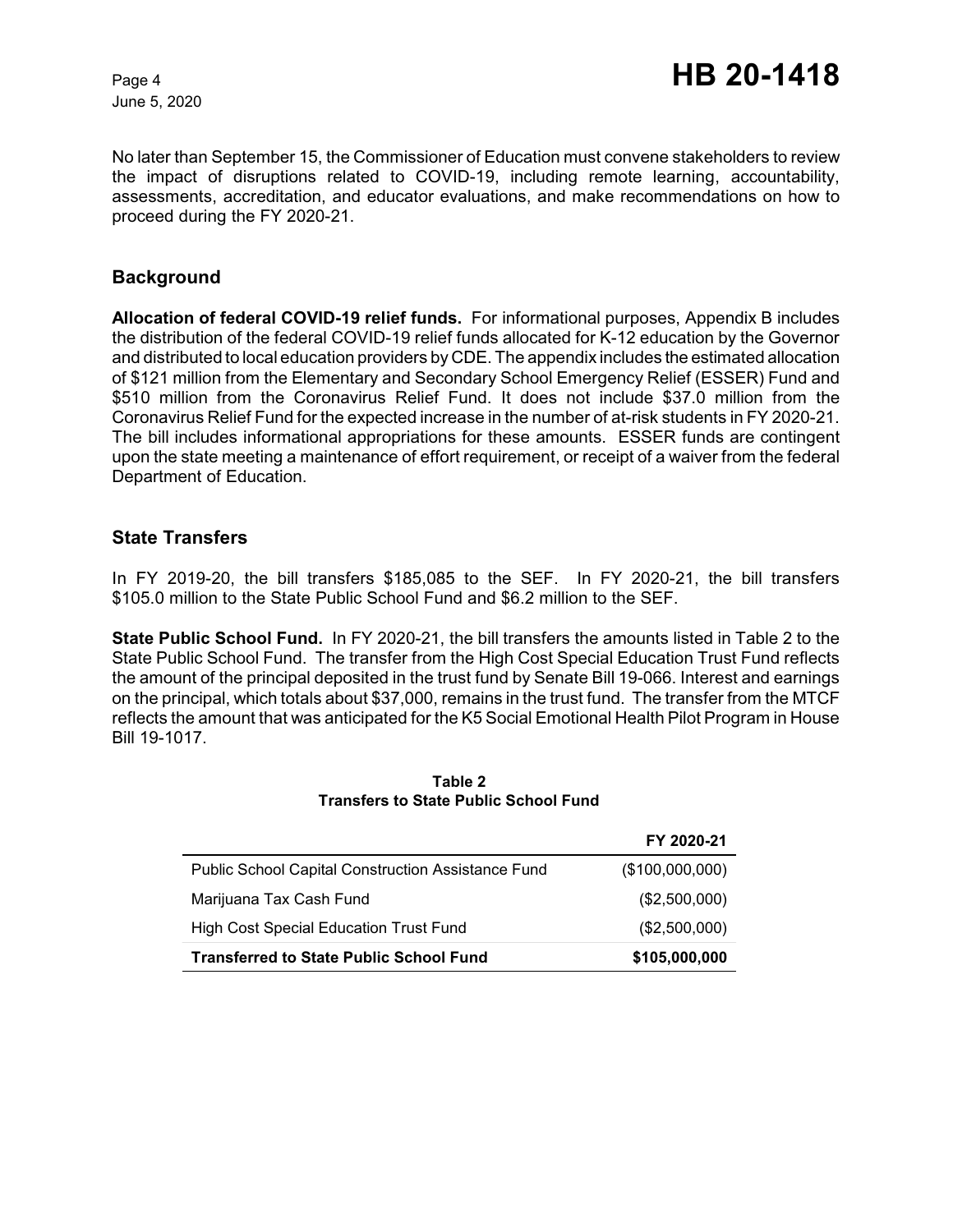**State Education Fund.** The bill transfers the amounts listed in Table 3 below from various cash funds to the State Education Fund.

|                                                                                            | FY 2019-20  | FY 2020-21    |
|--------------------------------------------------------------------------------------------|-------------|---------------|
| <b>Early Literacy Fund</b>                                                                 |             | (\$3,500,000) |
| Teacher of the Year Fund                                                                   |             | (\$11,831)    |
| School Cardiopulmonary Resuscitation and<br>Automatic External Defibrillator Training Fund |             | (\$98,165)    |
| Closing the Achievement Gap Cash Fund                                                      |             | (\$59,205)    |
| Great Teachers and Leaders Fund                                                            |             | (\$22,581)    |
| Nonpublic School Fingerprint Fund                                                          |             | (\$15,546)    |
| Student Re-engagement Grant Program Fund                                                   |             | (\$9,011)     |
| Retaining Teachers Fund                                                                    |             | (\$2,500,000) |
| Full Day Kindergarten Facilities Cap. Const. Fund                                          | (\$185,085) |               |
| <b>Transferred to State Education Fund</b>                                                 | \$185,085   | \$6,216,339   |

#### **Table 3 Transfers to State Education Fund**

### **State Diversions**

Under current law, all revenue from the retail marijuana excise tax is used for BEST. This bill diverts excise tax revenue above the first \$40 million. Based on the LCS May 2020 revenue forecast, revenue from the excise tax is expected to be \$78.2 million in FY 2020-21. In FY 2020-21 only, this bill diverts \$38.2 million in excise tax revenue from the Public School Capital Construction Assistance Fund to the State Public School Fund**.**

### **State Expenditures**

In FY 2020-21, the bill reduces state expenditures by \$702.4 million. In FY 2021-22, the bill increases expenditures by \$577,067; that amount does not include changes in funding for school finance. The components of the expenditure changes are listed in Table 4 and discussed below.

|                              |       | FY 2020-21        | FY 2021-22               |
|------------------------------|-------|-------------------|--------------------------|
| State Share of Total Program |       | (\$612, 115, 264) | $\,$                     |
| Program Changes              |       | (\$7,460,951)     | $(\$22,933)$             |
| <b>BEST Changes</b>          |       | (\$85,000,000)    | $\overline{\phantom{0}}$ |
| Audit payments               |       | \$2,200,000       | \$600,000                |
|                              | Total | (\$702, 376, 215) | \$577,067                |

#### **Table 4 Expenditure Summary Under HB 20-1418**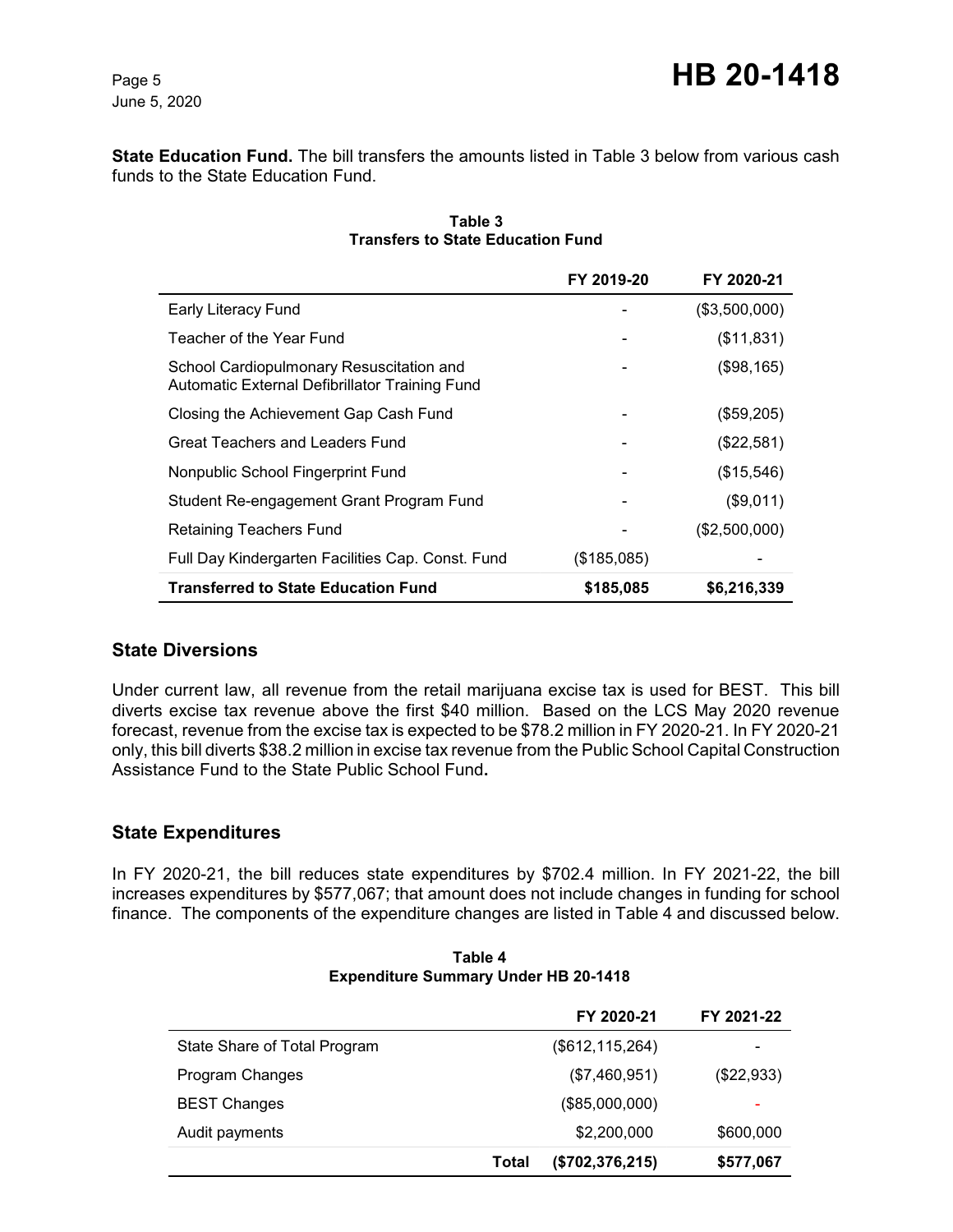**Total program funding.** The bill sets total program funding for FY 2020-21 at \$7.2 billion. This represents a 14.08 percent (\$1.2 billion) reduction from what funding levels would be without the budget stabilization factor. District-by-district funding changes can be found in Appendix A.

Compared to current law, the \$7.2 billion in total program funding represents an estimated decrease of \$612.1 million for FY 2020-21. Compared with actual funding levels for FY 2019-20, the \$7.2 billion in total program funding represents an estimated decrease of \$378.6 million for FY 2020-21. State expenditures for school finance will decrease by \$456.0 million and the local share of funding will increase by \$77.4 million, compared with FY 2019-20. State aid is funded from the General Fund, State Education Fund, and the State Public School Fund.

Since the budget stabilization factor is set at 14.08 percent, each district's total program funding will be reduced by 14.08 percent from the level set by the funding formula before application of the budget stabilization factor, provided the district receives at least an amount of state aid that is greater than this percentage reduction. Table 5 shows an estimate of school finance act funding under the bill, after the budget stabilization factor and relative to FY 2019-20.

|                 | <b>Pupil</b><br>Count | <b>Per Pupil</b><br><b>Funding</b> | <b>Total Program</b><br><b>Funding</b> | <b>State Aid</b> | <b>Local Share</b> |
|-----------------|-----------------------|------------------------------------|----------------------------------------|------------------|--------------------|
| FY 2019-20 Act. | 896,001               | \$8,489                            | \$7,605,978,828                        | \$4,628,802,222  | \$2,977,176,606    |
| FY 2020-21 Est  | 896,094               | \$8,065                            | \$7,227,343,519                        | \$4,172,792,730  | \$3,054,550,789    |
| Percent Change  | 0.01%                 | (4.99)%                            | $(4.98)\%$                             | $(9.85)\%$       | 2.60%              |
| Change          | 93                    | (\$424)                            | (\$378,635,309)                        | (\$456,009,492)  | \$77,374,183       |

#### **Table 5 School Finance Act Funding Under HB 20-1418**

**BEST.** Transferring \$100.0 million in FY 2020-21 from the Public School Capital Construction Assistance Fund to the State Public School Fund reduces expenditures for capital construction grants from BEST by \$100.0 million, from \$160 million to \$60 million. In addition, the bill appropriates \$15.0 million for increasing the limit on lease-purchase agreements through BEST from \$110 million to \$125 million.

**Audit payments.** The bill includes an appropriation of \$2.2 million from the State Public School Fund for audit payments for underreported pupils during October Count. The fiscal note estimates that about \$600,000 will be required in FY 2021-22. CDE audit payments to districts are typically paid using district audit payments to CDE as a result of over reporting by districts; however, in FY 2019-20, there were higher than usual audit payments as a result of under reporting in two districts.

**Program changes.** The bill makes changes to K-12 education programs, including delaying or repealing programs, or repealing required appropriations in statute. These program changes are listed in Table 6 and discussed below.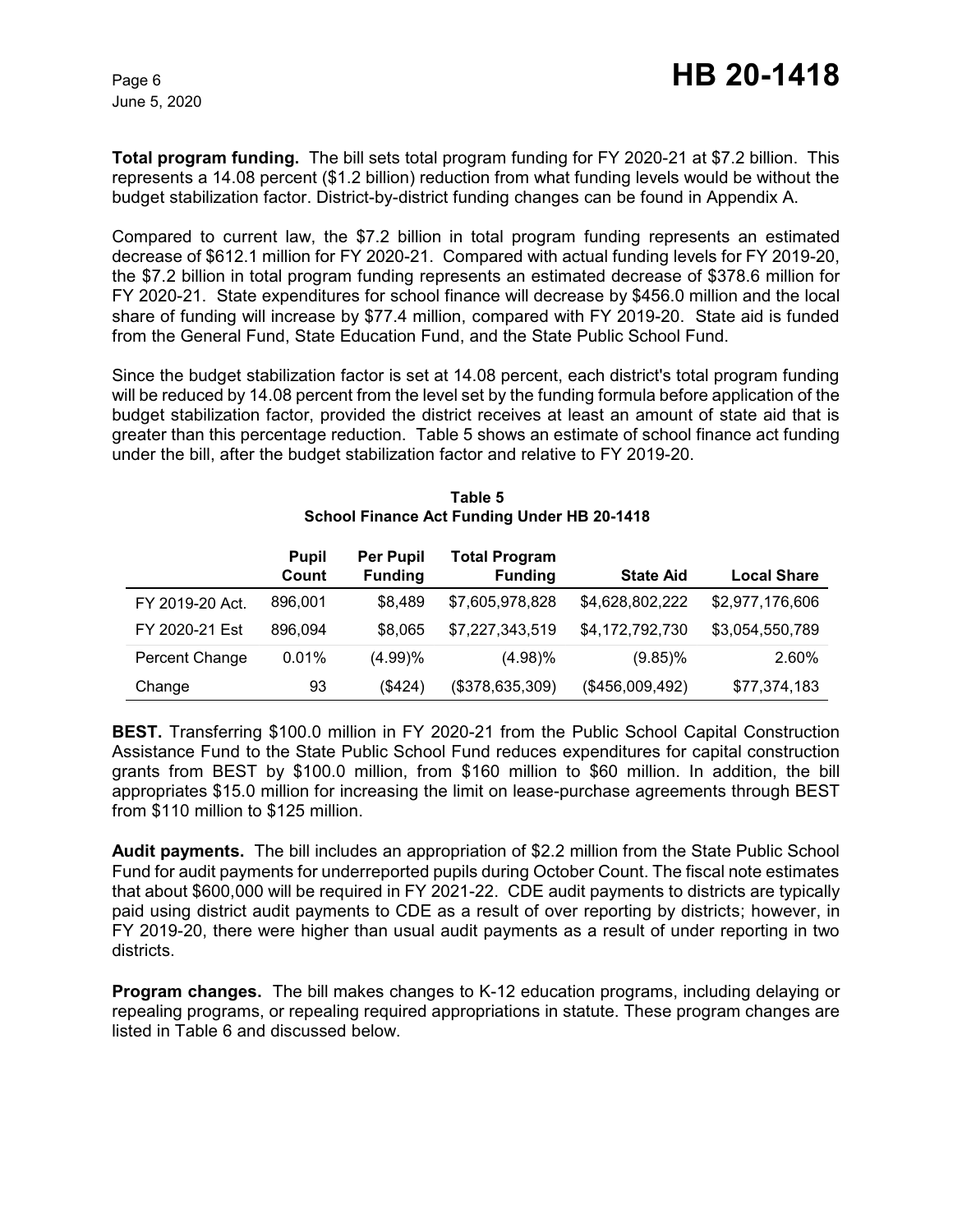|                                                 | FY 2020-21                     | FY 2021-22                  |
|-------------------------------------------------|--------------------------------|-----------------------------|
| School Counselor Corps - FAFSA Completion       | $(\$250,000)$                  |                             |
| <b>Computer Science Education Grant Program</b> | $(\$250,000)$                  |                             |
| K-5 Social Emotional Health Pilot Program       | $(\$2,500,000)$<br>$(1.0$ FTE) |                             |
| Grow Your Own Educator Program                  | (\$1,022,933)<br>$(0.3$ FTE    | $(\$22,933)$<br>$(0.3$ FTE) |
| AP Incentives Program                           | (\$262,763)<br>$(0.3$ FTE)     |                             |
| Local Food Purchasing Program                   | $(\$675,255)$<br>$(0.4$ FTE)   |                             |
| Retaining Teacher Program                       | (\$2,500,000)<br>$(1.0$ FTE)   |                             |
| Total                                           | (\$7,460,951)<br>(3.0 FTE)     | (\$22,933)<br>(0.3 FTE)     |

#### **Table 6 Program Funding Changes**

*Repealing required appropriations.* Repealing required appropriations reduces required General Fund expenditures by \$500,000 in FY 2020-21 for the school counselor corps grant program and the computer science education grant program.

*K-5 Social Emotional Health Pilot.* Delaying the K-5 social emotional health pilot reduces expenditures from the Marijuana Tax Cash Fund by \$2.5 million and 1.0 FTE in FY 2020-21.

*Grow Your Own Educator Program***.** Repealing the Grow Your Own Educator program reduces General Fund expenditures by \$1,022,933 in FY 2020-21 and \$22,933 in subsequent years. In FY 2020-21, this amount includes \$1.0 million that was appropriated in HB 18-1309, as well as \$22,933 that is appropriated on an annual basis for the 0.3 FTE to administer the program.

*AP Incentives*. Eliminating the AP incentive program reduces expenditures from the State Education Fund by \$262,763 and 0.3 FTE in FY 2020-21.

*Local School Food Purchasing.* Delaying the start of the local school food purchasing reduces General Fund expenditures in the CDE by \$675,255 in FY 2020-21. This amount includes the administrative expenses associated with 0.4 FTE, \$150,000 for the technical assistance grant program, and \$500,000 for the purchase incentive reimbursements.

**Total program mill levy.** The bill modifies state workload for CDE to calculate district's new total program mill levy, but this change does not impact the amount required for the state and local shares of school finance.

**Technical changes.** Clarifications in the bill regarding counting part-time kindergarten students and five year old first graders do not require additional expenditures for school finance. These changes align statute with current practices.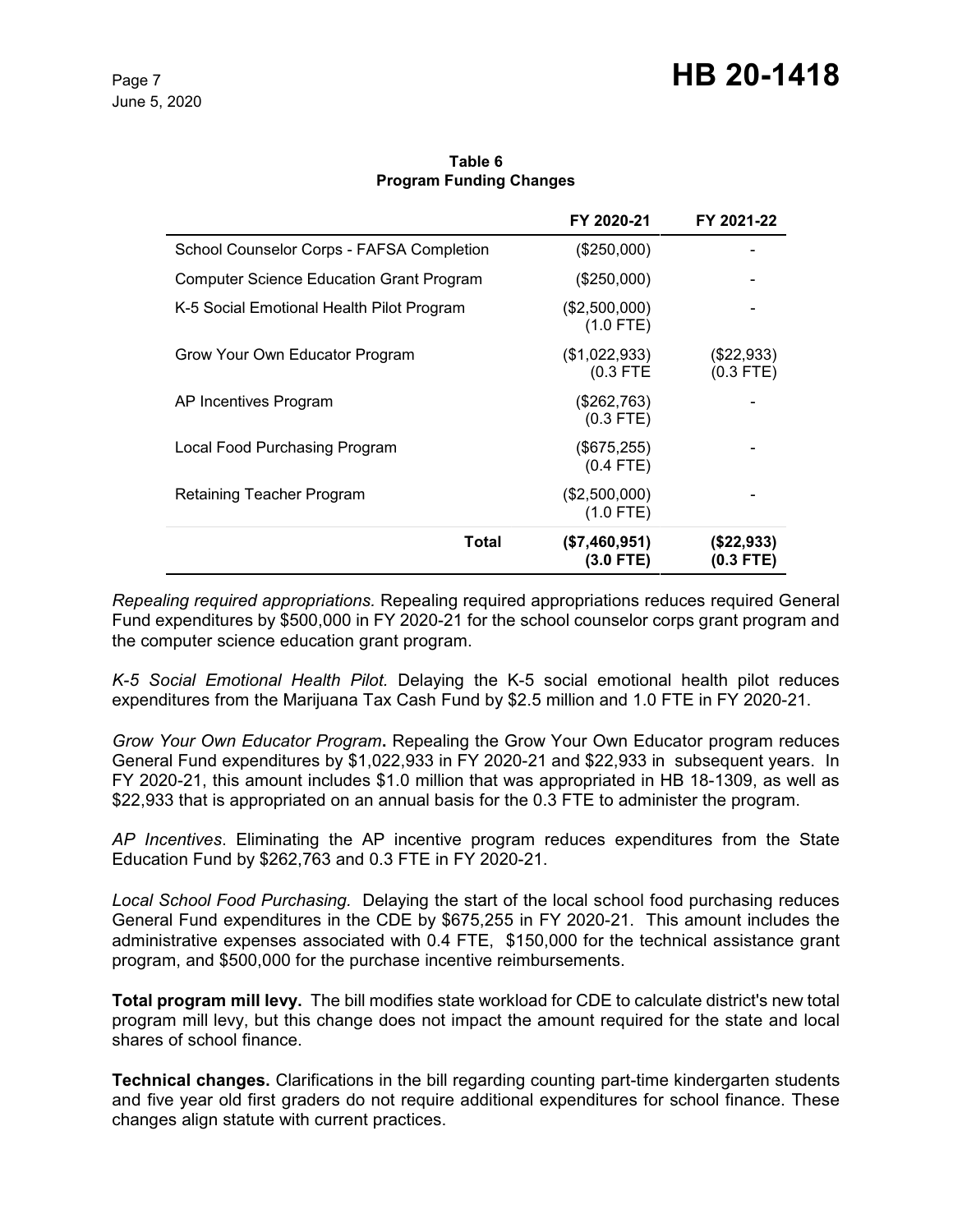**COVID-19 disruptions.** The bill increases workload for CDE to convene stakeholders to discuss issues related to accountability, accreditation, personnel evaluations, state assessments as a result of COVID-19. No change in appropriations is required. Similarly, changes related to performance indicators, school plans, and accreditation ratings for FY 2020-19 modify CDE workload, but are not expected to change state expenditures.

#### **School District Impact**

**Total program.** Table 5 compares estimated FY 2020-21 school finance funding levels with actual funding in FY 2019-20. In FY 2020-21, the bill decreases funding by \$424 per pupil and funds 93 new pupils statewide. Total program funding decreases by \$378.6 million from \$7.6 billion to \$7.2 billion. Of this amount, the state's share decreases by \$456.0 million, from \$4.6 billion to \$4.2 billion, and the local share increases by \$77.3 million, from \$3.0 billion to \$3.1 billion. Appendix A contains a district-by-district overview of the impacts on funded pupil count, total program after the application of the budget stabilization factor, and per pupil funding, relative to current law.

**Total program mill levy.** The bill increases workload for local boards of education to issue a tax credit to taxpayers equal to the number of mills levied that exceeds the mills levied in the 2019 property tax year. The bill does not change local property tax revenue.

**Other changes in funding.** Repealing, delaying implementation of, and rescinding required appropriations for individual programs reduces funding for participating local education providers. The impact on each local education provider depends on current and planned participation in these programs.

#### **Effective Date**

The bill takes effect upon signature of the Governor, or upon becoming law without his signature.

#### **Technical Note**

The bill includes a \$100.0 million transfer from the Public School Capital Construction Assistance Fund to the State Public School Fund, and a \$100.0 million appropriation reduction for BEST cash grants; it also decreases the amount the General Assembly must appropriate for BEST cash grants by \$135 million. The fiscal note assumes that the amount available for BEST cash grants is decreased by \$100.0 million in FY 2020-21 and will be updated to reflect any changes.

#### **State Appropriations**

For FY 2020-21, the bill includes the following **appropriation reductions** to the FY 2020-21 Long Bill for the Colorado Department of Education: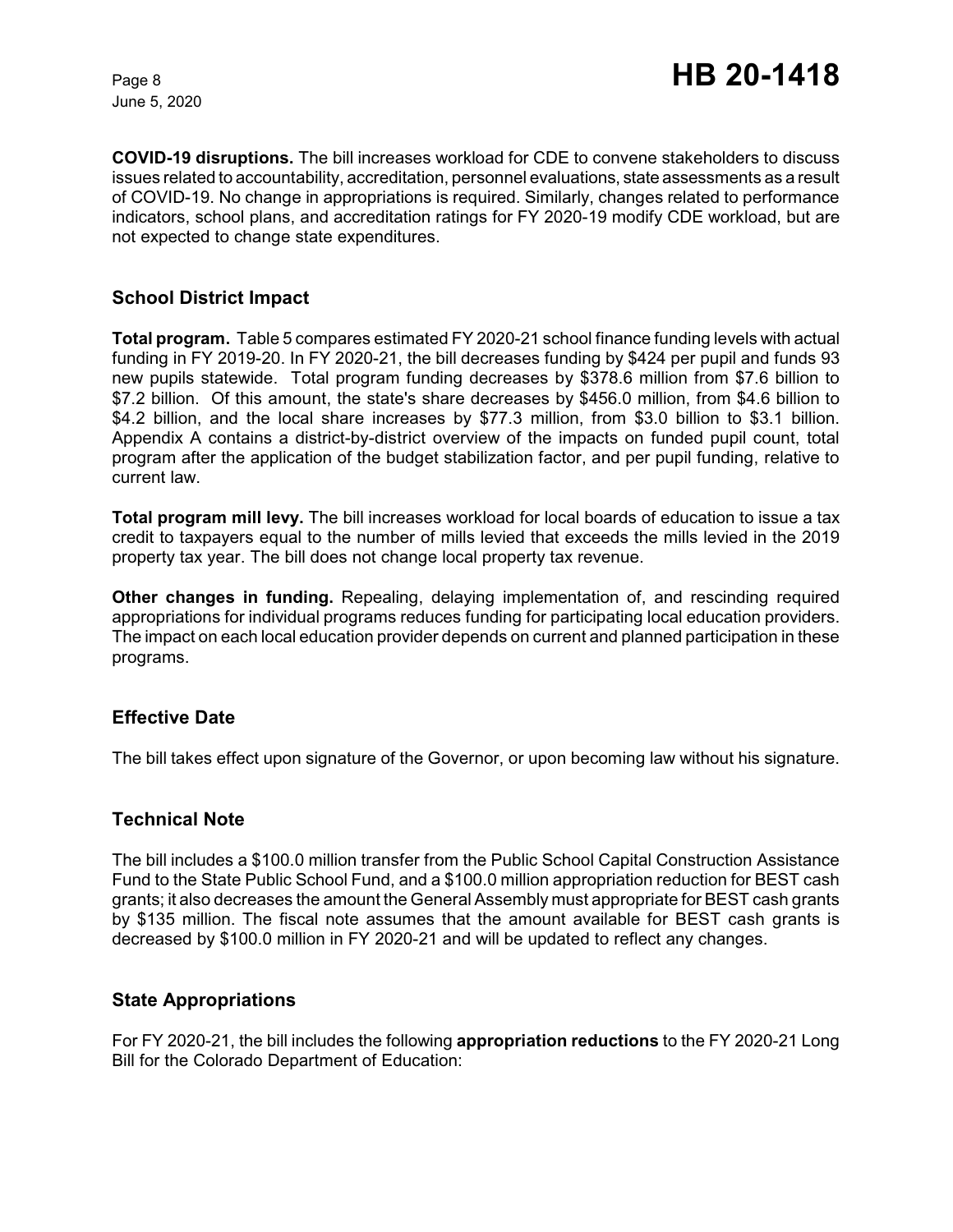# Page 9 **HB 20-1418**

#### *General Fund*

- \$675,255 and 0.4 FTE for the local school food purchasing program;
- \$250,000 for the counselor corps grant program;
- \$250,000 for computer science education grants; and
- \$22,933 and 0.3 FTE for the grow your own educator.

#### *Cash Fund*s

- \$100,000,000 from the Public School Capital Construction Assistance Fund for cash grants;
- \$2,500,000 and 1.0 FTE from the Marijuana Tax Cash Fund for the K-5 Social and Emotional Health pilot program;
- \$2,500,000 and 1.0 FTE from the Retaining Teachers Grant Program for the retaining teachers grant program; and
- \$262,763 and 0.3 FTE from the State Education Fund for the AP incentives pilot program.

For FY 2020-21, the bill includes the following appropriations changes to the FY 2020-21 Long Bill for the **state share of district's total program**:

- a reduction of \$721,579,451 from the General Fund;
- an increase of \$6,664,187 from the State Education Fund;
- an increase of \$102,800,000 from the State Public School Fund.

For FY 2020-21, the bill includes an appropriation of \$15.0 million from Public School Capital Construction Assistance Fund for lease payments and \$2.2 million from the State Public School Fund for audit payments. In addition, the bill includes informational appropriations for federal COVID-19 funds.

### **State and Local Government Contacts**

Education

The revenue and expenditure impacts in this fiscal note represent changes from current law under the bill for each fiscal year. For additional information about fiscal notes, please visit: **[leg.colorado.gov/fiscalnotes](http://leg.colorado.gov/fiscalnotes/)**.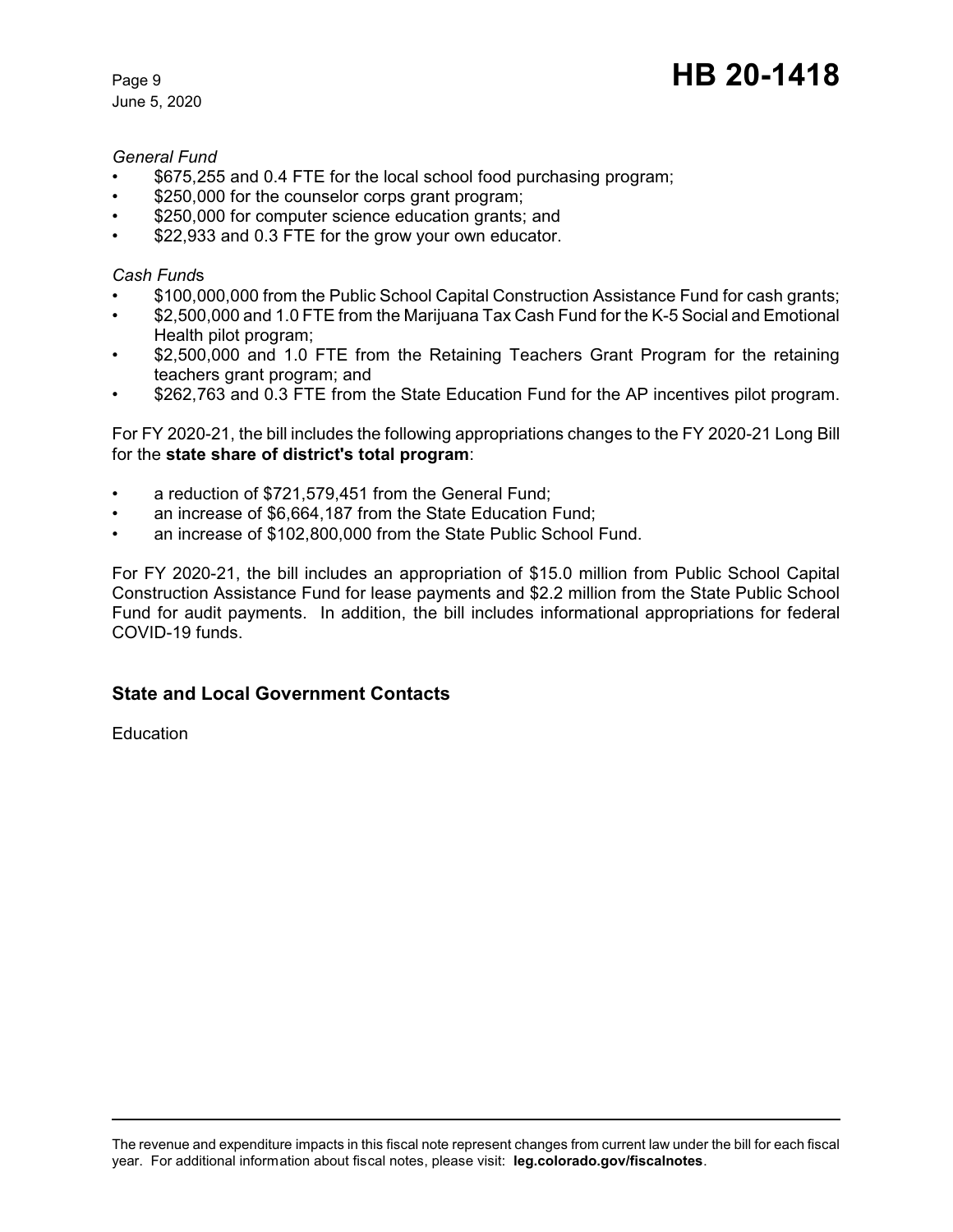|                    |                           |               |                      | FY 2020-21 Under Current Law |                    |               |                      | FY 2020-21 with HB 20-1418 as Introduced |                    |               |                      | <b>Change from Current Law</b> |                    |
|--------------------|---------------------------|---------------|----------------------|------------------------------|--------------------|---------------|----------------------|------------------------------------------|--------------------|---------------|----------------------|--------------------------------|--------------------|
|                    |                           | <b>Funded</b> |                      |                              |                    | <b>Funded</b> |                      |                                          |                    | <b>Funded</b> |                      |                                |                    |
|                    |                           | <b>Pupil</b>  |                      |                              |                    | <b>Pupil</b>  |                      |                                          |                    | <b>Pupil</b>  |                      |                                |                    |
| <b>County</b>      | <b>District</b>           | <b>Count</b>  | <b>Total Program</b> | <b>State Share</b>           | <b>Local Share</b> | <b>Count</b>  | <b>Total Program</b> | <b>State Share</b>                       | <b>Local Share</b> | <b>Count</b>  | <b>Total Program</b> | <b>State Share</b>             | <b>Local Share</b> |
| <b>ADAMS</b>       | <b>MAPLETON</b>           | 8,954         | \$77,900,334         | \$54,769,956                 | \$23,130,378       | 8,954         | \$71,770,941         | \$48,640,563 \$                          | 23,130,378         |               | (\$6,129,393)        | (\$6,129,393)                  | \$0                |
| <b>ADAMS</b>       | <b>ADAMS 12 FIVE STAR</b> | 41,942        | \$358,805,042        | \$268,891,480                | \$89,913,562       | 41,942        | \$330,573,364        | \$240,659,802 \$                         | 89,913,562         |               | (\$28, 231, 678)     | (\$28,231,678)                 | \$0                |
| <b>ADAMS</b>       | <b>COMMERCE CITY</b>      | 7,316         | \$67,945,551         | \$44,715,692                 | \$23,229,859       | 7,316         | \$62,599,425         | \$39,369,566 \$                          | 23,229,859         |               | (\$5,346,126)        | (\$5,346,126)                  | \$0                |
| <b>ADAMS</b>       | <b>BRIGHTON</b>           | 19,978        | \$168,788,538        | \$115,587,716                | \$53,200,822       | 19,978        | \$155,507,833        | \$102,307,011                            | - \$<br>53,200,822 |               | (\$13,280,704)       | (\$13,280,704)                 | \$0                |
| <b>ADAMS</b>       | <b>BENNETT</b>            | 1,098         | \$9,939,778          | \$4,232,919                  | \$5,706,859        | 1,098         | \$9,157,691          | $$3,450,833$ \$                          | 5,706,859          |               | (\$782,087)          | (\$782,087)                    | \$0                |
| <b>ADAMS</b>       | <b>STRASBURG</b>          | 1,045         | \$9,328,911          | \$6,216,363                  | \$3,112,548        | 1,045         | \$8,594,889          | $$5,482,341$ \\$                         | 3,112,548          |               | (\$734,022)          | (\$734,022)                    | \$0                |
| <b>ADAMS</b>       | <b>WESTMINSTER</b>        | 10,046        | \$93,259,727         | \$68,733,418                 | \$24,526,309       | 10,046        | \$85,921,818         | \$61,395,509 \$                          | 24,526,309         |               | (\$7,337,909)        | (\$7,337,909)                  | \$0                |
| <b>ALAMOSA</b>     | <b>ALAMOSA</b>            | 2,465         | \$21,014,288         | \$16,505,493                 | \$4,508,796        | 2,465         | \$19,360,832         | $$14,852,036$ \$                         | 4,508,796          |               | (\$1,653,457)        | (\$1,653,457)                  | \$0                |
| <b>ALAMOSA</b>     | SANGRE DE CRISTO          | 285           | \$3,327,206          | \$2,080,847                  | \$1,246,359        | 285           | \$3,065,413          | $$1,819,054$ \$                          | 1,246,359          |               | (\$261,793)          | (\$261,793)                    | \$0                |
| ARAPAHOE           | <b>ENGLEWOOD</b>          | 2,571         | \$23,375,648         | \$8,270,136                  | \$15,105,512       | 2,571         | \$21,536,394         | \$6,430,882 \$                           | 15,105,512         | $\sim$        | (\$1,839,254)        | (\$1,839,254)                  | \$0                |
| ARAPAHOE           | <b>SHERIDAN</b>           | 1,318         | \$14,100,205         | \$8,755,752                  | \$5,344,453        | 1,318         | \$12,990,765         | $$7,646,312$ \$                          | 5,344,453          |               | (\$1,109,439)        | (\$1,109,439)                  | \$0                |
| ARAPAHOE           | <b>CHERRY CREEK</b>       | 54,878        | \$475,859,872        | \$330,686,013                | \$145,173,859      | 54,878        | \$438,418,027        | $$293,244,168$ \$                        | 145,173,859        |               | (\$37,441,845)       | (\$37,441,845)                 | \$0                |
| ARAPAHOE           | <b>LITTLETON</b>          | 14,643        | \$122,782,481        | \$68,602,617                 | \$54,179,864       | 14,643        | \$113,121,648        | \$58,941,785 \$                          | 54,179,864         |               | (\$9,660,833)        | (\$9,660,833)                  | \$0                |
| ARAPAHOE           | <b>DEER TRAIL</b>         | 255           | \$3,354,593          | \$1,986,957                  | \$1,367,636        | 255           | \$3,090,645          | $$1,723,009$ \$                          | 1,367,636          |               | (\$263,948)          | (\$263,948)                    | \$0                |
| ARAPAHOE           | <b>AURORA</b>             | 40,127        | \$378,905,046        | \$289,993,289                | \$88,911,757       | 40,127        | \$349,091,850        | \$260,180,092 \$                         | 88,911,757         |               | (\$29,813,197)       | (\$29,813,197)                 | \$0                |
| ARAPAHOE           | <b>BYERS</b>              | 2,138         | \$18,047,344         | \$16,218,097                 | \$1,829,247        | 2,138         | \$16,627,334         | \$14,798,087 \$                          | 1,829,247          |               | (\$1,420,010)        | (\$1,420,010)                  | \$0                |
| <b>ARCHULETA</b>   | <b>ARCHULETA</b>          | 1,732         | \$15,292,320         | \$7,819,815                  | \$7,472,505        | 1,732         | \$14,089,082         | \$6,616,577 \$                           | 7,472,505          |               | (\$1,203,238)        | (\$1,203,238)                  | \$0                |
| <b>BACA</b>        | WALSH                     | 146           | \$2,200,223          | \$1,607,691                  | \$592,531          | 146           | \$2,027,103          | $$1,434,572$ \$                          | 592,531            |               | (\$173,119)          | (\$173, 119)                   | \$0                |
| <b>BACA</b>        | <b>PRITCHETT</b>          | 57            | \$1,012,166          | \$611,716                    | \$400,450          | 57            | \$932,526            | \$532,076 \$                             | 400,450            |               | (\$79,640)           | (\$79,640)                     | \$0                |
| <b>BACA</b>        | <b>SPRINGFIELD</b>        | 291           | \$3,300,811          | \$2,385,966                  | \$914,845          | 291           | \$3,041,095          | $$2,126,250$ \$                          | 914,845            |               | (\$259,716)          | (\$259,716)                    | \$0                |
| <b>BACA</b>        | <b>VILAS</b>              | 82            | \$1,387,375          | \$1,164,552                  | \$222,823          | 82            | \$1,278,213          | $$1,055,390$ \$                          | 222,823            |               | (\$109, 162)         | (\$109, 162)                   | \$0                |
| <b>BACA</b>        | <b>CAMPO</b>              | 50            | \$880,797            | \$698,625                    | \$182,172          | 50            | \$811,493            | $$629,321$ \$                            | 182,172            |               | (\$69,303)           | (\$69,303)                     | \$0                |
| <b>BENT</b>        | <b>LAS ANIMAS</b>         | 2,471         | \$21,281,220         | \$19,875,318                 | \$1,405,902        | 2,471         | \$19,606,761         | $$18,200,858$ \$                         | 1,405,902          |               | (\$1,674,460)        | (\$1,674,460)                  | \$0                |
| <b>BENT</b>        | <b>MCCLAVE</b>            | 237           | \$2,891,965          | \$2,417,978                  | \$473,987          | 237           | \$2,664,418          | $$2,190,431$ \$                          | 473,987            |               | (\$227,547)          | (\$227,547)                    | \$0                |
| <b>BOULDER</b>     | <b>ST VRAIN</b>           | 31,518        | \$268,036,365        | \$155,428,479                | \$112,607,886      | 31,518        | \$246,946,593        | \$134,338,707                            | \$<br>112,607,886  |               | (\$21,089,772)       | (\$21,089,772)                 | \$0                |
| <b>BOULDER</b>     | <b>BOULDER</b>            | 30,143        | \$260,092,125        | \$64,982,844                 | \$195,109,281      | 30,143        | \$239,627,426        | $$44,518,145$ \$                         | 195,109,281        |               | (\$20,464,699)       | (\$20,464,699)                 | \$0                |
| <b>CHAFFEE</b>     | <b>BUENA VISTA</b>        | 1,052         | \$9,207,704          | \$5,126,826                  | \$4,080,878        | 1,052         | \$8,483,219          | $$4,402,341$ \$                          | 4,080,878          |               | (\$724,485)          | (\$724,485)                    | \$0                |
| <b>CHAFFEE</b>     | <b>SALIDA</b>             | 1,377         | \$11,848,996         | \$7,221,752                  | \$4,627,244        | 1,377         | \$10,916,687         | $$6,289,443$ \$                          | 4,627,244          |               | (\$932,309)          | (\$932,309)                    | \$0                |
| <b>CHEYENNE</b>    | <b>KIT CARSON</b>         | 103           | \$1,639,720          | \$1,251,837                  | \$387,883          | 103           | \$1,510,703          | $$1,122,820$ \$                          | 387,883            |               | (\$129,017)          | (\$129,017)                    | \$0                |
| <b>CHEYENNE</b>    | <b>CHEYENNE</b>           | 187           | \$2,617,302          | \$1,976,168                  | \$641,134          | 187           | \$2,411,366          | $$1,770,233$ \$                          | 641,134            |               | $(\$205,936)$        | (\$205,936)                    | \$0                |
| <b>CLEAR CREEK</b> | <b>CLEAR CREEK</b>        | 715           | \$6,734,428          | \$2,294,663                  | \$4,439,765        | 715           | \$6,204,547          | $$1,764,782$ \$                          | 4,439,765          |               | (\$529,882)          | (\$529,882)                    | \$0                |
| <b>CONEJOS</b>     | NORTH CONEJOS             | 1,106         | \$9,465,720          | \$8,749,811                  | \$715,909          | 1,106         | \$8,720,933          | $$8,005,025$ \$                          | 715,909            |               | (\$744,787)          | (\$744,787)                    | \$0                |
| <b>CONEJOS</b>     | <b>SANFORD</b>            | 355           | \$3,754,525          | \$3,459,700                  | \$294,825          | 355           | \$3,459,110          | $$3,164,285$ \$                          | 294,825            |               | (\$295,415)          | (\$295,415)                    | \$0                |
| <b>CONEJOS</b>     | SOUTH CONEJOS             | 172           | \$2,574,785          | \$1,921,152                  | \$653,633          | 172           | \$2,372,194          | $$1,718,561$ \$                          | 653,633            |               | $(\$202,590)$        | (\$202,590)                    | \$0                |
| <b>COSTILLA</b>    | <b>CENTENNIAL</b>         | 221           | \$2,960,403          | \$2,034,109                  | \$926,294          | 221           | \$2,727,471          | $$1,801,177$ \$                          | 926,294            |               | (\$232,932)          | (\$232,932)                    | \$0                |
| <b>COSTILLA</b>    | SIERRA GRANDE             | 272           | \$3,304,081          | \$1,184,110                  | \$2,119,972        | 272           | \$3,044,108          | $$924,136$ \$                            | 2,119,972          |               | (\$259,973)          | (\$259,973)                    | \$0                |
| <b>CROWLEY</b>     | <b>CROWLEY</b>            | 458           | \$4,475,613          | \$3,548,315                  | \$927,298          | 458           | \$4,123,461          | $$3,196,162$ \$                          | 927,298            |               | (\$352, 152)         | (\$352, 152)                   | \$0                |
| <b>CUSTER</b>      | <b>WESTCLIFFE</b>         | 391           | \$4,161,644          | \$1,338,088                  | \$2,823,556        | 391           | \$3,834,196          | $$1,010,639$ \$                          | 2,823,556          |               | (\$327,449)          | (\$327,449)                    | \$0                |
| <b>DELTA</b>       | <b>DELTA</b>              | 4,800         | \$40,799,438         | \$30,893,813                 | \$9,905,625        | 4,800         | \$37,589,236         | \$27,683,611 \$                          | 9,905,625          |               | (\$3,210,202)        | (\$3,210,202)                  | \$0                |
| <b>DENVER</b>      | <b>DENVER</b>             | 91,202        | \$821,202,716        | \$251,500,662                | \$569,702,054      | 91,202        | \$756,588,432        | \$186,886,378 \$                         | 569,702,054        |               | (\$64,614,284)       | (\$64,614,284)                 | \$0                |
| <b>DOLORES</b>     | <b>DOLORES</b>            | 232           | \$3,124,403          | \$1,089,242                  | \$2,035,161        | 232           | \$2,878,567          | \$843,407 \$                             | 2,035,161          |               | (\$245,836)          | (\$245,836)                    | \$0                |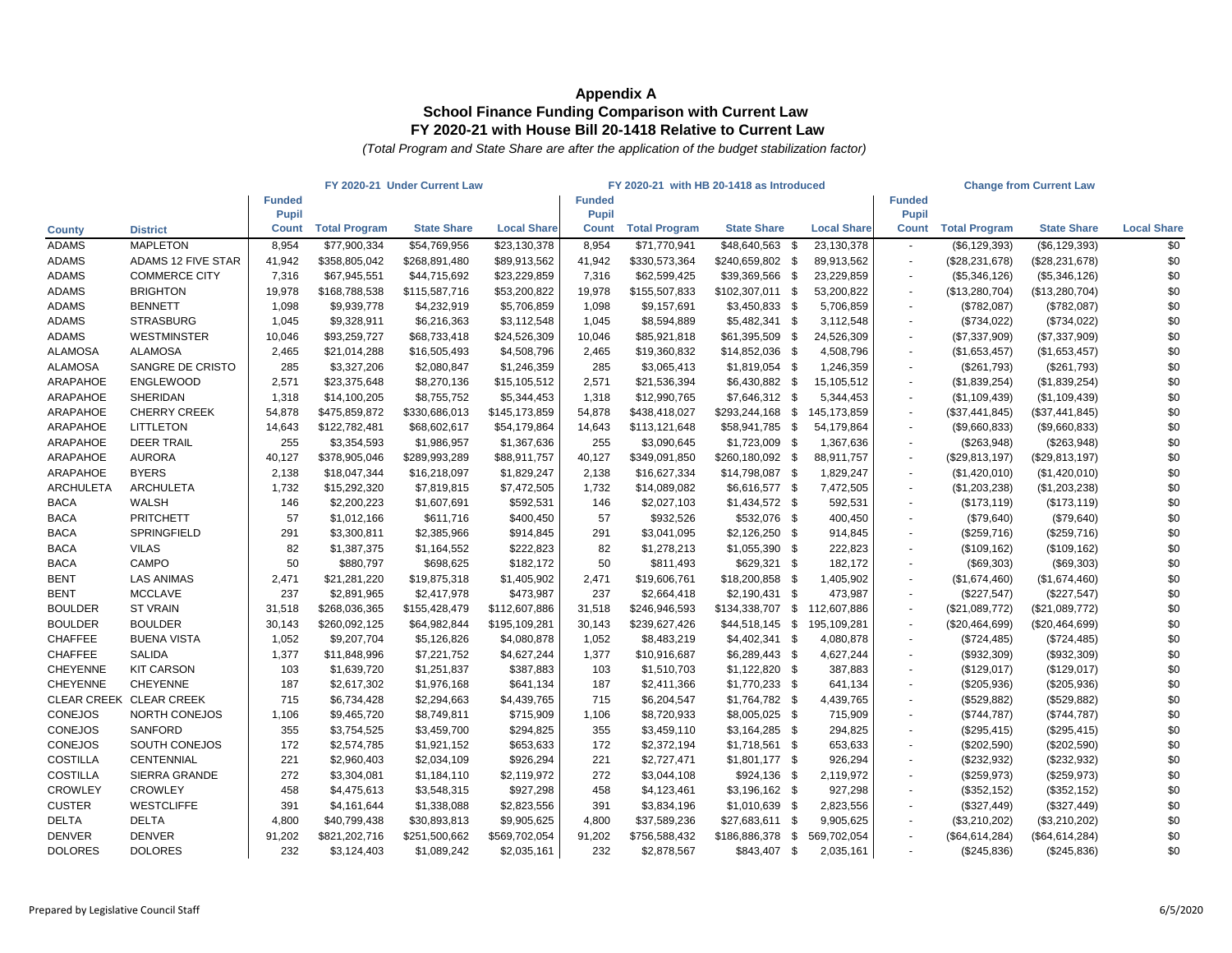| <b>Funded</b><br><b>Funded</b><br><b>Funded</b><br><b>Pupil</b><br><b>Pupil</b><br><b>Pupil</b><br><b>State Share</b><br><b>Total Program</b><br><b>State Share</b><br><b>Local Share</b><br><b>Total Program</b><br><b>State Share</b><br><b>Local Share</b><br><b>Total Program</b><br><b>Local Share</b><br><b>Count</b><br><b>Count</b><br><b>Count</b><br><b>District</b><br><b>County</b><br><b>DOUGLAS</b><br><b>DOUGLAS</b><br>\$556,752,934<br>\$351,627,178<br>\$205,125,756<br>66,279<br>\$307,820,464<br>\$<br>205,125,756<br>\$0<br>66,279<br>\$512,946,220<br>(\$43,806,713)<br>(\$43,806,713)<br>$\sim$<br><b>EAGLE</b><br><b>EAGLE</b><br>6,985<br>\$63,123,855<br>6,985<br>\$58,157,112<br>\$18,667,768 \$<br>39,489,344<br>\$0<br>\$23,634,511<br>\$39,489,344<br>(\$4,966,743)<br>(\$4,966,743)<br>\$0<br><b>ELBERT</b><br><b>ELIZABETH</b><br>2,296<br>\$19,749,721<br>\$11,867,340<br>\$7,882,381<br>2,296<br>\$18,195,764<br>\$10,313,383<br>7,882,381<br>(\$1,553,957)<br>(\$1,553,957)<br>- \$<br>$\sim$<br>\$0<br><b>ELBERT</b><br><b>KIOWA</b><br>$$1,979,264$ \$<br>1,047,986<br>249<br>\$3,285,784<br>\$2,237,798<br>\$1,047,986<br>249<br>\$3,027,251<br>(\$258,534)<br>(\$258,534)<br>$\sim$<br><b>BIG SANDY</b><br>\$0<br><b>ELBERT</b><br>325<br>\$3,840,143<br>\$3,159,475<br>\$680,667<br>\$3,537,991<br>$$2,857,323$ \$<br>680,667<br>(\$302, 152)<br>(\$302,152)<br>325<br>\$0<br><b>ELBERT</b><br><b>ELBERT</b><br>237<br>\$3,192,592<br>\$2,572,171<br>\$620,422<br>237<br>\$2,941,391<br>$$2,320,970$ \$<br>620,422<br>(\$251,201)<br>(\$251,201)<br>$\overline{\phantom{a}}$<br><b>AGATE</b><br>\$0<br><b>ELBERT</b><br>50<br>\$966,893<br>\$590,565<br>\$376,328<br>\$890,815<br>$$514,487$ \$<br>50<br>376,328<br>(\$76,078)<br>(\$76,078)<br>$\sim$<br><b>CALHAN</b><br>\$0<br><b>EL PASO</b><br>462<br>\$3,282,449<br>\$4,648,981<br>\$1,366,531<br>462<br>\$4,283,187<br>\$2,916,656<br>1,366,531<br>(\$365,793)<br>(\$365,793)<br>- \$<br>\$0<br>EL PASO<br><b>HARRISON</b><br>11,699<br>\$105,978,924<br>\$93,621,595<br>\$12,357,330<br>11,699<br>\$97,640,238<br>\$85,282,908<br>12,357,330<br>(\$8,338,687)<br>(\$8,338,687)<br>- \$<br>EL PASO<br>\$0<br>WIDEFIELD<br>\$78,487,897<br>9,449<br>\$61,234,072 \$<br>9,449<br>\$67,409,696<br>\$11,078,201<br>\$72,312,272<br>11,078,201<br>(\$6,175,624)<br>(\$6,175,624)<br>\$0<br><b>EL PASO</b><br><b>FOUNTAIN</b><br>\$60,719,262 \$<br>8,444<br>\$70,146,676<br>\$66,238,577<br>\$3,908,099<br>8,444<br>\$64,627,360<br>3,908,099<br>(\$5,519,316)<br>(\$5,519,316)<br>$\overline{\phantom{a}}$<br><b>EL PASO</b><br>\$0<br><b>COLORADO SPRINGS</b><br>29,699<br>\$167,057,819<br>69,414,791<br>29,699<br>\$256,667,881<br>\$187,253,090<br>\$69,414,791<br>\$236,472,610<br>- \$<br>(\$20,195,271)<br>(\$20,195,271)<br>$\sim$<br>\$0<br><b>EL PASO</b><br><b>CHEYENNE MOUNTAIN</b><br>5,197<br>\$43,172,877<br>\$30,554,053<br>\$12,618,824<br>5,197<br>\$39,775,927<br>$$27,157,103$ \$<br>12,618,824<br>(\$3,396,950)<br>(\$3,396,950)<br>EL PASO<br><b>MANITOU SPRINGS</b><br>\$9,295,310<br>1,426<br>3,347,990<br>\$0<br>1,426<br>\$12,643,300<br>\$3,347,990<br>\$11,648,493<br>\$8,300,503<br>(\$994,806)<br>(\$994,806)<br>- \$<br>\$0<br>EL PASO<br><b>ACADEMY</b><br>\$215,379,932<br>25,966<br>\$142,060,450<br>25,966<br>\$159,007,082<br>\$56,372,850<br>\$198,433,301<br>56,372,850<br>(\$16,946,632)<br>(\$16,946,632)<br>- \$<br>$\sim$<br><b>EL PASO</b><br>\$0<br><b>ELLICOTT</b><br>\$10,022,751<br>\$9,234,135<br>1,095<br>\$8,884,810<br>\$1,137,941<br>1,095<br>$$8,096,195$ \$<br>1,137,941<br>(\$788, 615)<br>(\$788,615)<br>\$0<br>EL PASO<br><b>PEYTON</b><br>\$6,064,022<br>\$4,842,629<br>$$4,365,497$ \$<br>640<br>\$1,221,392<br>640<br>\$5,586,889<br>1,221,392<br>(\$477,132)<br>(\$477,132)<br>$\sim$<br>\$0<br><b>EL PASO</b><br><b>HANOVER</b><br>\$3,270,874<br>\$2,943,908<br>$$2,686,547$ \\$<br>251<br>\$326,966<br>251<br>\$3,013,514<br>326,966<br>(\$257,361)<br>(\$257,361)<br>$\overline{\phantom{a}}$<br><b>EL PASO</b><br>\$0<br>LEWIS-PALMER<br>6,594<br>6,594<br>\$54,770,818<br>\$39,150,707<br>\$15,620,110<br>\$50,461,313<br>\$34,841,203<br>15,620,110<br>(\$4,309,505)<br>(\$4,309,505)<br>- \$<br>EL PASO<br>\$0<br><b>FALCON</b><br>26,663<br>\$222,187,844<br>\$193,249,111<br>\$28,938,733<br>26,663<br>\$204,705,549<br>\$175,766,815<br>-\$<br>28,938,733<br>(\$17,482,295)<br>(\$17,482,295)<br>$\sim$ |
|----------------------------------------------------------------------------------------------------------------------------------------------------------------------------------------------------------------------------------------------------------------------------------------------------------------------------------------------------------------------------------------------------------------------------------------------------------------------------------------------------------------------------------------------------------------------------------------------------------------------------------------------------------------------------------------------------------------------------------------------------------------------------------------------------------------------------------------------------------------------------------------------------------------------------------------------------------------------------------------------------------------------------------------------------------------------------------------------------------------------------------------------------------------------------------------------------------------------------------------------------------------------------------------------------------------------------------------------------------------------------------------------------------------------------------------------------------------------------------------------------------------------------------------------------------------------------------------------------------------------------------------------------------------------------------------------------------------------------------------------------------------------------------------------------------------------------------------------------------------------------------------------------------------------------------------------------------------------------------------------------------------------------------------------------------------------------------------------------------------------------------------------------------------------------------------------------------------------------------------------------------------------------------------------------------------------------------------------------------------------------------------------------------------------------------------------------------------------------------------------------------------------------------------------------------------------------------------------------------------------------------------------------------------------------------------------------------------------------------------------------------------------------------------------------------------------------------------------------------------------------------------------------------------------------------------------------------------------------------------------------------------------------------------------------------------------------------------------------------------------------------------------------------------------------------------------------------------------------------------------------------------------------------------------------------------------------------------------------------------------------------------------------------------------------------------------------------------------------------------------------------------------------------------------------------------------------------------------------------------------------------------------------------------------------------------------------------------------------------------------------------------------------------------------------------------------------------------------------------------------------------------------------------------------------------------------------------------------------------------------------------------------------------------------------------------------------------------------------------------------------------------------------------------------------------------------------------------------------------------------------------------------------------------------------------------------------------------------------------------------------------------------------------------------------------------------------------------------------|
|                                                                                                                                                                                                                                                                                                                                                                                                                                                                                                                                                                                                                                                                                                                                                                                                                                                                                                                                                                                                                                                                                                                                                                                                                                                                                                                                                                                                                                                                                                                                                                                                                                                                                                                                                                                                                                                                                                                                                                                                                                                                                                                                                                                                                                                                                                                                                                                                                                                                                                                                                                                                                                                                                                                                                                                                                                                                                                                                                                                                                                                                                                                                                                                                                                                                                                                                                                                                                                                                                                                                                                                                                                                                                                                                                                                                                                                                                                                                                                                                                                                                                                                                                                                                                                                                                                                                                                                                                                                                            |
|                                                                                                                                                                                                                                                                                                                                                                                                                                                                                                                                                                                                                                                                                                                                                                                                                                                                                                                                                                                                                                                                                                                                                                                                                                                                                                                                                                                                                                                                                                                                                                                                                                                                                                                                                                                                                                                                                                                                                                                                                                                                                                                                                                                                                                                                                                                                                                                                                                                                                                                                                                                                                                                                                                                                                                                                                                                                                                                                                                                                                                                                                                                                                                                                                                                                                                                                                                                                                                                                                                                                                                                                                                                                                                                                                                                                                                                                                                                                                                                                                                                                                                                                                                                                                                                                                                                                                                                                                                                                            |
|                                                                                                                                                                                                                                                                                                                                                                                                                                                                                                                                                                                                                                                                                                                                                                                                                                                                                                                                                                                                                                                                                                                                                                                                                                                                                                                                                                                                                                                                                                                                                                                                                                                                                                                                                                                                                                                                                                                                                                                                                                                                                                                                                                                                                                                                                                                                                                                                                                                                                                                                                                                                                                                                                                                                                                                                                                                                                                                                                                                                                                                                                                                                                                                                                                                                                                                                                                                                                                                                                                                                                                                                                                                                                                                                                                                                                                                                                                                                                                                                                                                                                                                                                                                                                                                                                                                                                                                                                                                                            |
|                                                                                                                                                                                                                                                                                                                                                                                                                                                                                                                                                                                                                                                                                                                                                                                                                                                                                                                                                                                                                                                                                                                                                                                                                                                                                                                                                                                                                                                                                                                                                                                                                                                                                                                                                                                                                                                                                                                                                                                                                                                                                                                                                                                                                                                                                                                                                                                                                                                                                                                                                                                                                                                                                                                                                                                                                                                                                                                                                                                                                                                                                                                                                                                                                                                                                                                                                                                                                                                                                                                                                                                                                                                                                                                                                                                                                                                                                                                                                                                                                                                                                                                                                                                                                                                                                                                                                                                                                                                                            |
|                                                                                                                                                                                                                                                                                                                                                                                                                                                                                                                                                                                                                                                                                                                                                                                                                                                                                                                                                                                                                                                                                                                                                                                                                                                                                                                                                                                                                                                                                                                                                                                                                                                                                                                                                                                                                                                                                                                                                                                                                                                                                                                                                                                                                                                                                                                                                                                                                                                                                                                                                                                                                                                                                                                                                                                                                                                                                                                                                                                                                                                                                                                                                                                                                                                                                                                                                                                                                                                                                                                                                                                                                                                                                                                                                                                                                                                                                                                                                                                                                                                                                                                                                                                                                                                                                                                                                                                                                                                                            |
|                                                                                                                                                                                                                                                                                                                                                                                                                                                                                                                                                                                                                                                                                                                                                                                                                                                                                                                                                                                                                                                                                                                                                                                                                                                                                                                                                                                                                                                                                                                                                                                                                                                                                                                                                                                                                                                                                                                                                                                                                                                                                                                                                                                                                                                                                                                                                                                                                                                                                                                                                                                                                                                                                                                                                                                                                                                                                                                                                                                                                                                                                                                                                                                                                                                                                                                                                                                                                                                                                                                                                                                                                                                                                                                                                                                                                                                                                                                                                                                                                                                                                                                                                                                                                                                                                                                                                                                                                                                                            |
|                                                                                                                                                                                                                                                                                                                                                                                                                                                                                                                                                                                                                                                                                                                                                                                                                                                                                                                                                                                                                                                                                                                                                                                                                                                                                                                                                                                                                                                                                                                                                                                                                                                                                                                                                                                                                                                                                                                                                                                                                                                                                                                                                                                                                                                                                                                                                                                                                                                                                                                                                                                                                                                                                                                                                                                                                                                                                                                                                                                                                                                                                                                                                                                                                                                                                                                                                                                                                                                                                                                                                                                                                                                                                                                                                                                                                                                                                                                                                                                                                                                                                                                                                                                                                                                                                                                                                                                                                                                                            |
|                                                                                                                                                                                                                                                                                                                                                                                                                                                                                                                                                                                                                                                                                                                                                                                                                                                                                                                                                                                                                                                                                                                                                                                                                                                                                                                                                                                                                                                                                                                                                                                                                                                                                                                                                                                                                                                                                                                                                                                                                                                                                                                                                                                                                                                                                                                                                                                                                                                                                                                                                                                                                                                                                                                                                                                                                                                                                                                                                                                                                                                                                                                                                                                                                                                                                                                                                                                                                                                                                                                                                                                                                                                                                                                                                                                                                                                                                                                                                                                                                                                                                                                                                                                                                                                                                                                                                                                                                                                                            |
|                                                                                                                                                                                                                                                                                                                                                                                                                                                                                                                                                                                                                                                                                                                                                                                                                                                                                                                                                                                                                                                                                                                                                                                                                                                                                                                                                                                                                                                                                                                                                                                                                                                                                                                                                                                                                                                                                                                                                                                                                                                                                                                                                                                                                                                                                                                                                                                                                                                                                                                                                                                                                                                                                                                                                                                                                                                                                                                                                                                                                                                                                                                                                                                                                                                                                                                                                                                                                                                                                                                                                                                                                                                                                                                                                                                                                                                                                                                                                                                                                                                                                                                                                                                                                                                                                                                                                                                                                                                                            |
|                                                                                                                                                                                                                                                                                                                                                                                                                                                                                                                                                                                                                                                                                                                                                                                                                                                                                                                                                                                                                                                                                                                                                                                                                                                                                                                                                                                                                                                                                                                                                                                                                                                                                                                                                                                                                                                                                                                                                                                                                                                                                                                                                                                                                                                                                                                                                                                                                                                                                                                                                                                                                                                                                                                                                                                                                                                                                                                                                                                                                                                                                                                                                                                                                                                                                                                                                                                                                                                                                                                                                                                                                                                                                                                                                                                                                                                                                                                                                                                                                                                                                                                                                                                                                                                                                                                                                                                                                                                                            |
|                                                                                                                                                                                                                                                                                                                                                                                                                                                                                                                                                                                                                                                                                                                                                                                                                                                                                                                                                                                                                                                                                                                                                                                                                                                                                                                                                                                                                                                                                                                                                                                                                                                                                                                                                                                                                                                                                                                                                                                                                                                                                                                                                                                                                                                                                                                                                                                                                                                                                                                                                                                                                                                                                                                                                                                                                                                                                                                                                                                                                                                                                                                                                                                                                                                                                                                                                                                                                                                                                                                                                                                                                                                                                                                                                                                                                                                                                                                                                                                                                                                                                                                                                                                                                                                                                                                                                                                                                                                                            |
|                                                                                                                                                                                                                                                                                                                                                                                                                                                                                                                                                                                                                                                                                                                                                                                                                                                                                                                                                                                                                                                                                                                                                                                                                                                                                                                                                                                                                                                                                                                                                                                                                                                                                                                                                                                                                                                                                                                                                                                                                                                                                                                                                                                                                                                                                                                                                                                                                                                                                                                                                                                                                                                                                                                                                                                                                                                                                                                                                                                                                                                                                                                                                                                                                                                                                                                                                                                                                                                                                                                                                                                                                                                                                                                                                                                                                                                                                                                                                                                                                                                                                                                                                                                                                                                                                                                                                                                                                                                                            |
|                                                                                                                                                                                                                                                                                                                                                                                                                                                                                                                                                                                                                                                                                                                                                                                                                                                                                                                                                                                                                                                                                                                                                                                                                                                                                                                                                                                                                                                                                                                                                                                                                                                                                                                                                                                                                                                                                                                                                                                                                                                                                                                                                                                                                                                                                                                                                                                                                                                                                                                                                                                                                                                                                                                                                                                                                                                                                                                                                                                                                                                                                                                                                                                                                                                                                                                                                                                                                                                                                                                                                                                                                                                                                                                                                                                                                                                                                                                                                                                                                                                                                                                                                                                                                                                                                                                                                                                                                                                                            |
|                                                                                                                                                                                                                                                                                                                                                                                                                                                                                                                                                                                                                                                                                                                                                                                                                                                                                                                                                                                                                                                                                                                                                                                                                                                                                                                                                                                                                                                                                                                                                                                                                                                                                                                                                                                                                                                                                                                                                                                                                                                                                                                                                                                                                                                                                                                                                                                                                                                                                                                                                                                                                                                                                                                                                                                                                                                                                                                                                                                                                                                                                                                                                                                                                                                                                                                                                                                                                                                                                                                                                                                                                                                                                                                                                                                                                                                                                                                                                                                                                                                                                                                                                                                                                                                                                                                                                                                                                                                                            |
|                                                                                                                                                                                                                                                                                                                                                                                                                                                                                                                                                                                                                                                                                                                                                                                                                                                                                                                                                                                                                                                                                                                                                                                                                                                                                                                                                                                                                                                                                                                                                                                                                                                                                                                                                                                                                                                                                                                                                                                                                                                                                                                                                                                                                                                                                                                                                                                                                                                                                                                                                                                                                                                                                                                                                                                                                                                                                                                                                                                                                                                                                                                                                                                                                                                                                                                                                                                                                                                                                                                                                                                                                                                                                                                                                                                                                                                                                                                                                                                                                                                                                                                                                                                                                                                                                                                                                                                                                                                                            |
|                                                                                                                                                                                                                                                                                                                                                                                                                                                                                                                                                                                                                                                                                                                                                                                                                                                                                                                                                                                                                                                                                                                                                                                                                                                                                                                                                                                                                                                                                                                                                                                                                                                                                                                                                                                                                                                                                                                                                                                                                                                                                                                                                                                                                                                                                                                                                                                                                                                                                                                                                                                                                                                                                                                                                                                                                                                                                                                                                                                                                                                                                                                                                                                                                                                                                                                                                                                                                                                                                                                                                                                                                                                                                                                                                                                                                                                                                                                                                                                                                                                                                                                                                                                                                                                                                                                                                                                                                                                                            |
|                                                                                                                                                                                                                                                                                                                                                                                                                                                                                                                                                                                                                                                                                                                                                                                                                                                                                                                                                                                                                                                                                                                                                                                                                                                                                                                                                                                                                                                                                                                                                                                                                                                                                                                                                                                                                                                                                                                                                                                                                                                                                                                                                                                                                                                                                                                                                                                                                                                                                                                                                                                                                                                                                                                                                                                                                                                                                                                                                                                                                                                                                                                                                                                                                                                                                                                                                                                                                                                                                                                                                                                                                                                                                                                                                                                                                                                                                                                                                                                                                                                                                                                                                                                                                                                                                                                                                                                                                                                                            |
|                                                                                                                                                                                                                                                                                                                                                                                                                                                                                                                                                                                                                                                                                                                                                                                                                                                                                                                                                                                                                                                                                                                                                                                                                                                                                                                                                                                                                                                                                                                                                                                                                                                                                                                                                                                                                                                                                                                                                                                                                                                                                                                                                                                                                                                                                                                                                                                                                                                                                                                                                                                                                                                                                                                                                                                                                                                                                                                                                                                                                                                                                                                                                                                                                                                                                                                                                                                                                                                                                                                                                                                                                                                                                                                                                                                                                                                                                                                                                                                                                                                                                                                                                                                                                                                                                                                                                                                                                                                                            |
|                                                                                                                                                                                                                                                                                                                                                                                                                                                                                                                                                                                                                                                                                                                                                                                                                                                                                                                                                                                                                                                                                                                                                                                                                                                                                                                                                                                                                                                                                                                                                                                                                                                                                                                                                                                                                                                                                                                                                                                                                                                                                                                                                                                                                                                                                                                                                                                                                                                                                                                                                                                                                                                                                                                                                                                                                                                                                                                                                                                                                                                                                                                                                                                                                                                                                                                                                                                                                                                                                                                                                                                                                                                                                                                                                                                                                                                                                                                                                                                                                                                                                                                                                                                                                                                                                                                                                                                                                                                                            |
|                                                                                                                                                                                                                                                                                                                                                                                                                                                                                                                                                                                                                                                                                                                                                                                                                                                                                                                                                                                                                                                                                                                                                                                                                                                                                                                                                                                                                                                                                                                                                                                                                                                                                                                                                                                                                                                                                                                                                                                                                                                                                                                                                                                                                                                                                                                                                                                                                                                                                                                                                                                                                                                                                                                                                                                                                                                                                                                                                                                                                                                                                                                                                                                                                                                                                                                                                                                                                                                                                                                                                                                                                                                                                                                                                                                                                                                                                                                                                                                                                                                                                                                                                                                                                                                                                                                                                                                                                                                                            |
|                                                                                                                                                                                                                                                                                                                                                                                                                                                                                                                                                                                                                                                                                                                                                                                                                                                                                                                                                                                                                                                                                                                                                                                                                                                                                                                                                                                                                                                                                                                                                                                                                                                                                                                                                                                                                                                                                                                                                                                                                                                                                                                                                                                                                                                                                                                                                                                                                                                                                                                                                                                                                                                                                                                                                                                                                                                                                                                                                                                                                                                                                                                                                                                                                                                                                                                                                                                                                                                                                                                                                                                                                                                                                                                                                                                                                                                                                                                                                                                                                                                                                                                                                                                                                                                                                                                                                                                                                                                                            |
|                                                                                                                                                                                                                                                                                                                                                                                                                                                                                                                                                                                                                                                                                                                                                                                                                                                                                                                                                                                                                                                                                                                                                                                                                                                                                                                                                                                                                                                                                                                                                                                                                                                                                                                                                                                                                                                                                                                                                                                                                                                                                                                                                                                                                                                                                                                                                                                                                                                                                                                                                                                                                                                                                                                                                                                                                                                                                                                                                                                                                                                                                                                                                                                                                                                                                                                                                                                                                                                                                                                                                                                                                                                                                                                                                                                                                                                                                                                                                                                                                                                                                                                                                                                                                                                                                                                                                                                                                                                                            |
|                                                                                                                                                                                                                                                                                                                                                                                                                                                                                                                                                                                                                                                                                                                                                                                                                                                                                                                                                                                                                                                                                                                                                                                                                                                                                                                                                                                                                                                                                                                                                                                                                                                                                                                                                                                                                                                                                                                                                                                                                                                                                                                                                                                                                                                                                                                                                                                                                                                                                                                                                                                                                                                                                                                                                                                                                                                                                                                                                                                                                                                                                                                                                                                                                                                                                                                                                                                                                                                                                                                                                                                                                                                                                                                                                                                                                                                                                                                                                                                                                                                                                                                                                                                                                                                                                                                                                                                                                                                                            |
| \$0<br>EL PASO<br><b>EDISON</b><br>213<br>$$2,565,154$ \$<br>\$2,983,994<br>\$2,799,943<br>\$184,052<br>213<br>\$2,749,206<br>184,052<br>(\$234,788)<br>(\$234,788)                                                                                                                                                                                                                                                                                                                                                                                                                                                                                                                                                                                                                                                                                                                                                                                                                                                                                                                                                                                                                                                                                                                                                                                                                                                                                                                                                                                                                                                                                                                                                                                                                                                                                                                                                                                                                                                                                                                                                                                                                                                                                                                                                                                                                                                                                                                                                                                                                                                                                                                                                                                                                                                                                                                                                                                                                                                                                                                                                                                                                                                                                                                                                                                                                                                                                                                                                                                                                                                                                                                                                                                                                                                                                                                                                                                                                                                                                                                                                                                                                                                                                                                                                                                                                                                                                                        |
| \$0<br><b>EL PASO</b><br>MIAMI-YODER<br>283<br>\$2,770,773<br>\$3,405,910<br>\$635,137<br>283<br>\$3,137,925<br>$$2,502,787$ \$<br>635,137<br>(\$267,986)<br>(\$267,986)                                                                                                                                                                                                                                                                                                                                                                                                                                                                                                                                                                                                                                                                                                                                                                                                                                                                                                                                                                                                                                                                                                                                                                                                                                                                                                                                                                                                                                                                                                                                                                                                                                                                                                                                                                                                                                                                                                                                                                                                                                                                                                                                                                                                                                                                                                                                                                                                                                                                                                                                                                                                                                                                                                                                                                                                                                                                                                                                                                                                                                                                                                                                                                                                                                                                                                                                                                                                                                                                                                                                                                                                                                                                                                                                                                                                                                                                                                                                                                                                                                                                                                                                                                                                                                                                                                   |
| <b>FREMONT</b><br>\$0<br><b>CANON CITY</b><br>\$19,832,746 \$<br>3,681<br>\$30,577,880<br>\$22,238,690<br>\$8,339,191<br>3,681<br>\$28,171,936<br>8,339,191<br>(\$2,405,944)<br>(\$2,405,944)                                                                                                                                                                                                                                                                                                                                                                                                                                                                                                                                                                                                                                                                                                                                                                                                                                                                                                                                                                                                                                                                                                                                                                                                                                                                                                                                                                                                                                                                                                                                                                                                                                                                                                                                                                                                                                                                                                                                                                                                                                                                                                                                                                                                                                                                                                                                                                                                                                                                                                                                                                                                                                                                                                                                                                                                                                                                                                                                                                                                                                                                                                                                                                                                                                                                                                                                                                                                                                                                                                                                                                                                                                                                                                                                                                                                                                                                                                                                                                                                                                                                                                                                                                                                                                                                              |
| <b>FREMONT</b><br><b>FLORENCE</b><br>1,367<br>\$0<br>\$11,804,753<br>\$9,030,724<br>\$2,774,029<br>1,367<br>\$10,875,925<br>\$8,101,897 \$<br>2,774,029<br>(\$928,827)<br>(\$928,827)<br>$\overline{\phantom{a}}$                                                                                                                                                                                                                                                                                                                                                                                                                                                                                                                                                                                                                                                                                                                                                                                                                                                                                                                                                                                                                                                                                                                                                                                                                                                                                                                                                                                                                                                                                                                                                                                                                                                                                                                                                                                                                                                                                                                                                                                                                                                                                                                                                                                                                                                                                                                                                                                                                                                                                                                                                                                                                                                                                                                                                                                                                                                                                                                                                                                                                                                                                                                                                                                                                                                                                                                                                                                                                                                                                                                                                                                                                                                                                                                                                                                                                                                                                                                                                                                                                                                                                                                                                                                                                                                          |
| <b>FREMONT</b><br>\$0<br><b>COTOPAXI</b><br>220<br>\$1,278,537<br>220<br>\$2,959,412<br>\$1,680,875<br>\$2,726,558<br>$$1,045,683$ \$<br>1,680,875<br>(\$232,854)<br>(\$232,854)<br>$\sim$                                                                                                                                                                                                                                                                                                                                                                                                                                                                                                                                                                                                                                                                                                                                                                                                                                                                                                                                                                                                                                                                                                                                                                                                                                                                                                                                                                                                                                                                                                                                                                                                                                                                                                                                                                                                                                                                                                                                                                                                                                                                                                                                                                                                                                                                                                                                                                                                                                                                                                                                                                                                                                                                                                                                                                                                                                                                                                                                                                                                                                                                                                                                                                                                                                                                                                                                                                                                                                                                                                                                                                                                                                                                                                                                                                                                                                                                                                                                                                                                                                                                                                                                                                                                                                                                                 |
| <b>GARFIELD</b><br>\$0<br><b>ROARING FORK</b><br>6,239<br>\$56,439,419<br>\$29,804,669<br>\$26,634,749<br>6,239<br>\$51,998,624<br>\$25,363,874 \$<br>26,634,749<br>(\$4,440,795)<br>(\$4,440,795)<br>$\overline{\phantom{a}}$                                                                                                                                                                                                                                                                                                                                                                                                                                                                                                                                                                                                                                                                                                                                                                                                                                                                                                                                                                                                                                                                                                                                                                                                                                                                                                                                                                                                                                                                                                                                                                                                                                                                                                                                                                                                                                                                                                                                                                                                                                                                                                                                                                                                                                                                                                                                                                                                                                                                                                                                                                                                                                                                                                                                                                                                                                                                                                                                                                                                                                                                                                                                                                                                                                                                                                                                                                                                                                                                                                                                                                                                                                                                                                                                                                                                                                                                                                                                                                                                                                                                                                                                                                                                                                             |
| <b>GARFIELD</b><br><b>RIFLE</b><br>4,813<br>\$0<br>\$40,651,492<br>\$4,188,760<br>4,813<br>\$37,452,931<br>$$33,264,171$ \$<br>4,188,760<br>(\$3,198,561)<br>\$36,462,732<br>(\$3,198,561)                                                                                                                                                                                                                                                                                                                                                                                                                                                                                                                                                                                                                                                                                                                                                                                                                                                                                                                                                                                                                                                                                                                                                                                                                                                                                                                                                                                                                                                                                                                                                                                                                                                                                                                                                                                                                                                                                                                                                                                                                                                                                                                                                                                                                                                                                                                                                                                                                                                                                                                                                                                                                                                                                                                                                                                                                                                                                                                                                                                                                                                                                                                                                                                                                                                                                                                                                                                                                                                                                                                                                                                                                                                                                                                                                                                                                                                                                                                                                                                                                                                                                                                                                                                                                                                                                 |
| <b>GARFIELD</b><br><b>PARACHUTE</b><br>1,308<br>\$12,090,316<br>\$10,342,150<br>\$1,748,166<br>1,308<br>\$11,139,020<br>\$9,390,854<br>-\$<br>1,748,166<br>(\$951,296)<br>(\$951,296)<br>\$0                                                                                                                                                                                                                                                                                                                                                                                                                                                                                                                                                                                                                                                                                                                                                                                                                                                                                                                                                                                                                                                                                                                                                                                                                                                                                                                                                                                                                                                                                                                                                                                                                                                                                                                                                                                                                                                                                                                                                                                                                                                                                                                                                                                                                                                                                                                                                                                                                                                                                                                                                                                                                                                                                                                                                                                                                                                                                                                                                                                                                                                                                                                                                                                                                                                                                                                                                                                                                                                                                                                                                                                                                                                                                                                                                                                                                                                                                                                                                                                                                                                                                                                                                                                                                                                                               |
| <b>GILPIN</b><br><b>GILPIN</b><br>\$4,619,554<br>\$2,917,682<br>\$1,701,872<br>454<br>454<br>\$4,256,076<br>$$2,554,204$ \$<br>1,701,872<br>(\$363,478)<br>(\$363,478)<br>\$0                                                                                                                                                                                                                                                                                                                                                                                                                                                                                                                                                                                                                                                                                                                                                                                                                                                                                                                                                                                                                                                                                                                                                                                                                                                                                                                                                                                                                                                                                                                                                                                                                                                                                                                                                                                                                                                                                                                                                                                                                                                                                                                                                                                                                                                                                                                                                                                                                                                                                                                                                                                                                                                                                                                                                                                                                                                                                                                                                                                                                                                                                                                                                                                                                                                                                                                                                                                                                                                                                                                                                                                                                                                                                                                                                                                                                                                                                                                                                                                                                                                                                                                                                                                                                                                                                              |
| <b>GRAND</b><br>\$0<br><b>WEST GRAND</b><br>443<br>\$4,603,067<br>\$2,846,163<br>\$1,756,904<br>\$4,240,886<br>$$2,483,982$ \$<br>1,756,904<br>443<br>(\$362,181)<br>(\$362,181)                                                                                                                                                                                                                                                                                                                                                                                                                                                                                                                                                                                                                                                                                                                                                                                                                                                                                                                                                                                                                                                                                                                                                                                                                                                                                                                                                                                                                                                                                                                                                                                                                                                                                                                                                                                                                                                                                                                                                                                                                                                                                                                                                                                                                                                                                                                                                                                                                                                                                                                                                                                                                                                                                                                                                                                                                                                                                                                                                                                                                                                                                                                                                                                                                                                                                                                                                                                                                                                                                                                                                                                                                                                                                                                                                                                                                                                                                                                                                                                                                                                                                                                                                                                                                                                                                           |
| GRAND<br><b>EAST GRAND</b><br>8,882,975<br>\$0<br>\$11,650,722<br>\$2,767,747<br>\$8,882,975<br>\$10,734,014<br>$$1,851,039$ \$<br>(\$916,708)<br>(\$916,708)<br>1,329<br>1,329                                                                                                                                                                                                                                                                                                                                                                                                                                                                                                                                                                                                                                                                                                                                                                                                                                                                                                                                                                                                                                                                                                                                                                                                                                                                                                                                                                                                                                                                                                                                                                                                                                                                                                                                                                                                                                                                                                                                                                                                                                                                                                                                                                                                                                                                                                                                                                                                                                                                                                                                                                                                                                                                                                                                                                                                                                                                                                                                                                                                                                                                                                                                                                                                                                                                                                                                                                                                                                                                                                                                                                                                                                                                                                                                                                                                                                                                                                                                                                                                                                                                                                                                                                                                                                                                                            |
| <b>GUNNISON</b><br><b>GUNNISON</b><br>2,070<br>\$17,778,572<br>\$6,762,496<br>\$11,016,076<br>2,070<br>\$16,379,710<br>\$5,363,633 \$<br>11,016,076<br>(\$1,398,863)<br>\$0<br>(\$1,398,863)                                                                                                                                                                                                                                                                                                                                                                                                                                                                                                                                                                                                                                                                                                                                                                                                                                                                                                                                                                                                                                                                                                                                                                                                                                                                                                                                                                                                                                                                                                                                                                                                                                                                                                                                                                                                                                                                                                                                                                                                                                                                                                                                                                                                                                                                                                                                                                                                                                                                                                                                                                                                                                                                                                                                                                                                                                                                                                                                                                                                                                                                                                                                                                                                                                                                                                                                                                                                                                                                                                                                                                                                                                                                                                                                                                                                                                                                                                                                                                                                                                                                                                                                                                                                                                                                               |
| <b>HINSDALE</b><br><b>HINSDALE</b><br>\$1,611,777<br>\$0<br>\$633,240<br>\$978,537<br>\$1,484,959<br>$$506,421$ \$<br>978,537<br>90<br>90<br>(\$126, 819)<br>(\$126,819)                                                                                                                                                                                                                                                                                                                                                                                                                                                                                                                                                                                                                                                                                                                                                                                                                                                                                                                                                                                                                                                                                                                                                                                                                                                                                                                                                                                                                                                                                                                                                                                                                                                                                                                                                                                                                                                                                                                                                                                                                                                                                                                                                                                                                                                                                                                                                                                                                                                                                                                                                                                                                                                                                                                                                                                                                                                                                                                                                                                                                                                                                                                                                                                                                                                                                                                                                                                                                                                                                                                                                                                                                                                                                                                                                                                                                                                                                                                                                                                                                                                                                                                                                                                                                                                                                                   |
| <b>HUERFANO</b><br><b>HUERFANO</b><br>\$2,517,931<br>\$0<br>\$5,117,377<br>\$2,599,447<br>\$4,714,729<br>$$2,115,283$ \$<br>2,599,447<br>(\$402,648)<br>(\$402,648)<br>528<br>528                                                                                                                                                                                                                                                                                                                                                                                                                                                                                                                                                                                                                                                                                                                                                                                                                                                                                                                                                                                                                                                                                                                                                                                                                                                                                                                                                                                                                                                                                                                                                                                                                                                                                                                                                                                                                                                                                                                                                                                                                                                                                                                                                                                                                                                                                                                                                                                                                                                                                                                                                                                                                                                                                                                                                                                                                                                                                                                                                                                                                                                                                                                                                                                                                                                                                                                                                                                                                                                                                                                                                                                                                                                                                                                                                                                                                                                                                                                                                                                                                                                                                                                                                                                                                                                                                          |
| <b>HUERFANO</b><br>LA VETA<br>\$0<br>212<br>\$2,800,770<br>\$1,849,670<br>\$951,100<br>\$2,580,398<br>$$1,629,299$ \$<br>951,100<br>212<br>$(\$220,372)$<br>$(\$220,372)$                                                                                                                                                                                                                                                                                                                                                                                                                                                                                                                                                                                                                                                                                                                                                                                                                                                                                                                                                                                                                                                                                                                                                                                                                                                                                                                                                                                                                                                                                                                                                                                                                                                                                                                                                                                                                                                                                                                                                                                                                                                                                                                                                                                                                                                                                                                                                                                                                                                                                                                                                                                                                                                                                                                                                                                                                                                                                                                                                                                                                                                                                                                                                                                                                                                                                                                                                                                                                                                                                                                                                                                                                                                                                                                                                                                                                                                                                                                                                                                                                                                                                                                                                                                                                                                                                                  |
| <b>JACKSON</b><br>NORTH PARK<br>\$0<br>\$0<br>170<br>\$2,781,127<br>\$0<br>\$2,781,127<br>170<br>\$2,781,127<br>-\$<br>2,781,127<br>\$0<br>\$0                                                                                                                                                                                                                                                                                                                                                                                                                                                                                                                                                                                                                                                                                                                                                                                                                                                                                                                                                                                                                                                                                                                                                                                                                                                                                                                                                                                                                                                                                                                                                                                                                                                                                                                                                                                                                                                                                                                                                                                                                                                                                                                                                                                                                                                                                                                                                                                                                                                                                                                                                                                                                                                                                                                                                                                                                                                                                                                                                                                                                                                                                                                                                                                                                                                                                                                                                                                                                                                                                                                                                                                                                                                                                                                                                                                                                                                                                                                                                                                                                                                                                                                                                                                                                                                                                                                             |
| <b>JEFFERSON</b><br>\$340,829,380<br>307,577,427<br>\$0<br><b>JEFFERSON</b><br>82,294<br>\$703,782,146<br>\$396,204,719<br>\$307,577,427<br>82,294<br>\$648,406,807<br>\$<br>(\$55,375,340)<br>(\$55,375,340)                                                                                                                                                                                                                                                                                                                                                                                                                                                                                                                                                                                                                                                                                                                                                                                                                                                                                                                                                                                                                                                                                                                                                                                                                                                                                                                                                                                                                                                                                                                                                                                                                                                                                                                                                                                                                                                                                                                                                                                                                                                                                                                                                                                                                                                                                                                                                                                                                                                                                                                                                                                                                                                                                                                                                                                                                                                                                                                                                                                                                                                                                                                                                                                                                                                                                                                                                                                                                                                                                                                                                                                                                                                                                                                                                                                                                                                                                                                                                                                                                                                                                                                                                                                                                                                              |
| <b>KIOWA</b><br><b>EADS</b><br>\$0<br>177<br>\$2,481,646<br>\$1,897,284<br>\$584,362<br>177<br>\$2,286,384<br>$$1,702,022$ \$<br>584,362<br>(\$195,262)<br>(\$195,262)                                                                                                                                                                                                                                                                                                                                                                                                                                                                                                                                                                                                                                                                                                                                                                                                                                                                                                                                                                                                                                                                                                                                                                                                                                                                                                                                                                                                                                                                                                                                                                                                                                                                                                                                                                                                                                                                                                                                                                                                                                                                                                                                                                                                                                                                                                                                                                                                                                                                                                                                                                                                                                                                                                                                                                                                                                                                                                                                                                                                                                                                                                                                                                                                                                                                                                                                                                                                                                                                                                                                                                                                                                                                                                                                                                                                                                                                                                                                                                                                                                                                                                                                                                                                                                                                                                     |
| <b>KIOWA</b><br><b>PLAINVIEW</b><br>\$944,722<br>\$870,389<br>\$0<br>\$561,998<br>\$382,724<br>54<br>\$487,665 \$<br>382,724<br>(\$74,333)<br>$(\$74,333)$<br>54                                                                                                                                                                                                                                                                                                                                                                                                                                                                                                                                                                                                                                                                                                                                                                                                                                                                                                                                                                                                                                                                                                                                                                                                                                                                                                                                                                                                                                                                                                                                                                                                                                                                                                                                                                                                                                                                                                                                                                                                                                                                                                                                                                                                                                                                                                                                                                                                                                                                                                                                                                                                                                                                                                                                                                                                                                                                                                                                                                                                                                                                                                                                                                                                                                                                                                                                                                                                                                                                                                                                                                                                                                                                                                                                                                                                                                                                                                                                                                                                                                                                                                                                                                                                                                                                                                           |
| <b>KIT CARSON</b><br>ARRIBA-FLAGLER<br>\$2,311,793<br>\$1,312,660<br>\$999,132<br>\$2,129,895<br>$$1,130,763$ \$<br>\$0<br>157<br>157<br>999,132<br>(\$181,898)<br>(\$181,898)                                                                                                                                                                                                                                                                                                                                                                                                                                                                                                                                                                                                                                                                                                                                                                                                                                                                                                                                                                                                                                                                                                                                                                                                                                                                                                                                                                                                                                                                                                                                                                                                                                                                                                                                                                                                                                                                                                                                                                                                                                                                                                                                                                                                                                                                                                                                                                                                                                                                                                                                                                                                                                                                                                                                                                                                                                                                                                                                                                                                                                                                                                                                                                                                                                                                                                                                                                                                                                                                                                                                                                                                                                                                                                                                                                                                                                                                                                                                                                                                                                                                                                                                                                                                                                                                                             |
| <b>KIT CARSON</b><br>HI PLAINS<br>\$1,814,183<br>\$0<br>119<br>\$1,015,863<br>\$798,321<br>119<br>\$1,671,439<br>$$873,118$ \$<br>(\$142,744)<br>(\$142,744)<br>798,321<br>$\sim$                                                                                                                                                                                                                                                                                                                                                                                                                                                                                                                                                                                                                                                                                                                                                                                                                                                                                                                                                                                                                                                                                                                                                                                                                                                                                                                                                                                                                                                                                                                                                                                                                                                                                                                                                                                                                                                                                                                                                                                                                                                                                                                                                                                                                                                                                                                                                                                                                                                                                                                                                                                                                                                                                                                                                                                                                                                                                                                                                                                                                                                                                                                                                                                                                                                                                                                                                                                                                                                                                                                                                                                                                                                                                                                                                                                                                                                                                                                                                                                                                                                                                                                                                                                                                                                                                          |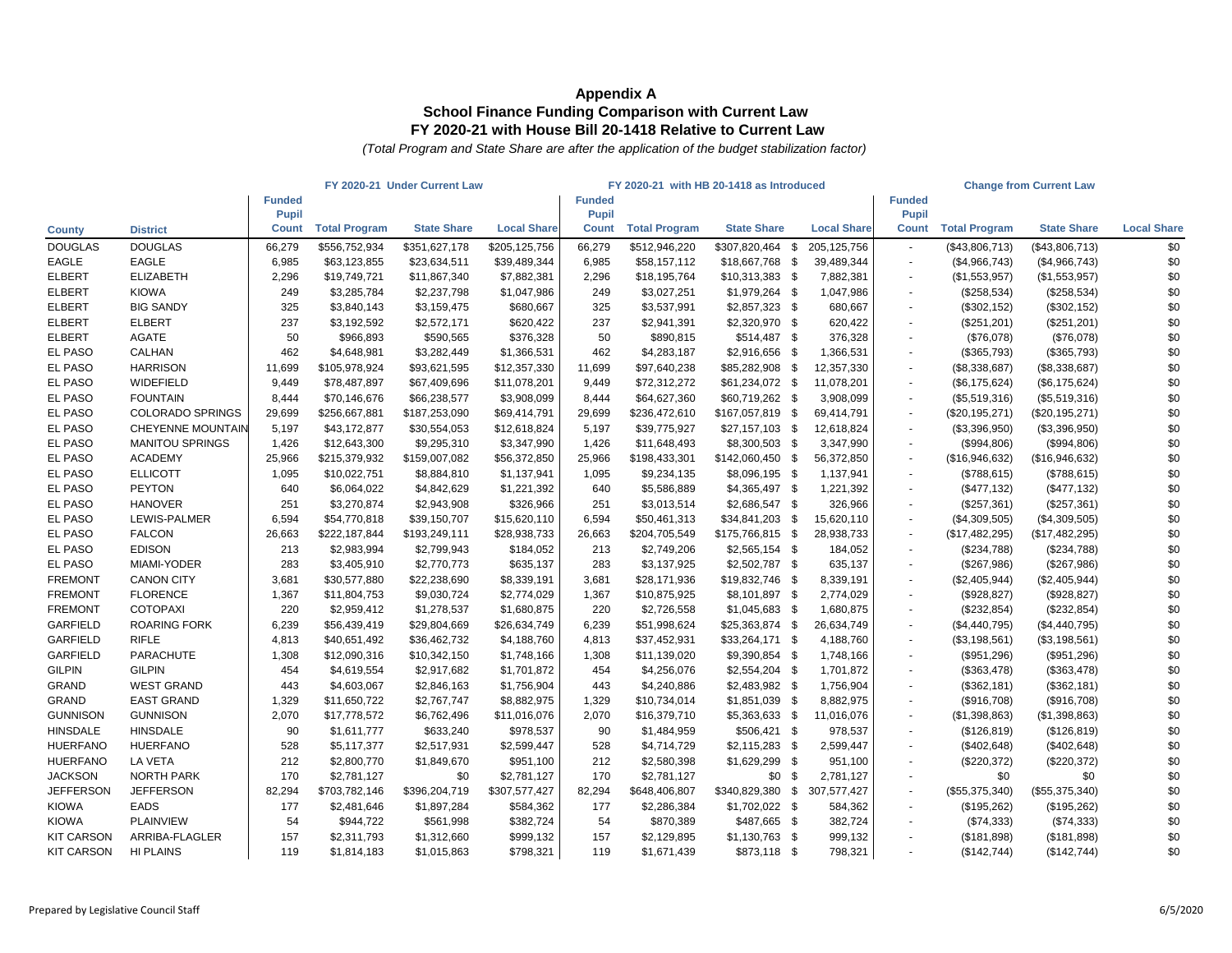|                   |                    |               |                      | FY 2020-21 Under Current Law |                    |               | FY 2020-21 with HB 20-1418 as Introduced |                    |      |                    |               |                      | <b>Change from Current Law</b> |                    |
|-------------------|--------------------|---------------|----------------------|------------------------------|--------------------|---------------|------------------------------------------|--------------------|------|--------------------|---------------|----------------------|--------------------------------|--------------------|
|                   |                    | <b>Funded</b> |                      |                              |                    | <b>Funded</b> |                                          |                    |      |                    | <b>Funded</b> |                      |                                |                    |
|                   |                    | <b>Pupil</b>  |                      |                              |                    | <b>Pupil</b>  |                                          |                    |      |                    | <b>Pupil</b>  |                      |                                |                    |
| <b>County</b>     | <b>District</b>    | <b>Count</b>  | <b>Total Program</b> | <b>State Share</b>           | <b>Local Share</b> | <b>Count</b>  | <b>Total Program</b>                     | <b>State Share</b> |      | <b>Local Share</b> | <b>Count</b>  | <b>Total Program</b> | <b>State Share</b>             | <b>Local Share</b> |
| <b>KIT CARSON</b> | <b>STRATTON</b>    | 220           | \$2,833,997          | \$2,116,038                  | \$717,959          | 220           | \$2,611,011                              | $$1,893,052$ \$    |      | 717,959            | $\sim$        | (\$222,986)          | (\$222,986)                    | \$0                |
| <b>KIT CARSON</b> | <b>BETHUNE</b>     | 116           | \$1,855,006          | \$1,364,496                  | \$490,510          | 116           | \$1,709,050                              | $$1,218,540$ \$    |      | 490,510            | $\sim$        | (\$145,957)          | (\$145,957)                    | \$0                |
| <b>KIT CARSON</b> | <b>BURLINGTON</b>  | 735           | \$6,568,579          | \$2,780,993                  | \$3,787,586        | 735           | \$6,051,747                              | \$2,264,160        | - \$ | 3,787,586          |               | (\$516,832)          | (\$516,832)                    | \$0                |
| LAKE              | <b>LAKE</b>        | 1,053         | \$9,480,088          | \$3,059,955                  | \$6,420,133        | 1,053         | \$8,734,171                              | \$2,314,038        | - \$ | 6,420,133          |               | (\$745,917)          | (\$745,917)                    | \$0                |
| <b>LA PLATA</b>   | <b>DURANGO</b>     | 5,877         | \$50,432,905         | \$39,771,878                 | \$10,661,027       | 5,877         | \$46,464,718                             | \$35,803,691 \$    |      | 10,661,027         | $\sim$        | (\$3,968,187)        | (\$3,968,187)                  | \$0                |
| <b>LA PLATA</b>   | <b>BAYFIELD</b>    | 1,431         | \$12,867,703         | \$10,733,137                 | \$2,134,566        | 1,431         | \$11,855,240                             | \$9,720,674 \$     |      | 2,134,566          | $\sim$        | (\$1,012,463)        | (\$1,012,463)                  | \$0                |
| <b>LA PLATA</b>   | <b>IGNACIO</b>     | 864           | \$8,339,022          | \$7,668,379                  | \$670,643          | 864           | \$7,682,887                              | $$7,012,244$ \$    |      | 670,643            |               | (\$656, 135)         | (\$656, 135)                   | \$0                |
| LARIMER           | <b>POUDRE</b>      | 32,384        | \$268,893,289        | \$157,588,008                | \$111,305,280      | 32,384        | \$247,736,092                            | $$136,430,812$ \$  |      | 111,305,280        |               | (\$21,157,197)       | (\$21,157,197)                 | \$0                |
| LARIMER           | <b>THOMPSON</b>    | 15,649        | \$129,984,235        | \$71,373,928                 | \$58,610,307       | 15,649        | \$119,756,750                            | \$61,146,443       | - \$ | 58,610,307         |               | (\$10,227,485)       | (\$10,227,485)                 | \$0                |
| LARIMER           | <b>ESTES PARK</b>  | 1,097         | \$10,044,412         | \$152,584                    | \$9,891,828        | 1,097         | \$9,891,828                              | \$0                |      | 9,891,828          | $\sim$        | (\$152,584)          | (\$152,584)                    | \$0                |
| <b>LAS ANIMAS</b> | <b>TRINIDAD</b>    | 993           | \$9,123,819          | \$7,227,016                  | \$1,896,803        | 993           | \$8,405,935                              | $$6,509,131$ \$    |      | 1,896,803          | $\sim$        | (\$717,885)          | (\$717,885)                    | \$0                |
| <b>LAS ANIMAS</b> | <b>PRIMERO</b>     | 188           | \$2,714,430          | \$2,488,135                  | \$226,295          | 188           | \$2,500,852                              | $$2,274,556$ \$    |      | 226,295            | $\sim$        | (\$213,578)          | (\$213,578)                    | \$0                |
| <b>LAS ANIMAS</b> | <b>HOEHNE</b>      | 369           | \$3,865,569          | \$2,558,730                  | \$1,306,838        | 369           | \$3,561,416                              | $$2,254,577$ \;    |      | 1,306,838          |               | (\$304, 153)         | (\$304, 153)                   | \$0                |
| <b>LAS ANIMAS</b> | <b>AGUILAR</b>     | 116           | \$1,883,923          | \$1,478,786                  | \$405,136          | 116           | \$1,735,691                              | $$1,330,555$ \$    |      | 405,136            | $\sim$        | (\$148,232)          | (\$148,232)                    | \$0                |
| <b>LAS ANIMAS</b> | <b>BRANSON</b>     | 450           | \$3,745,333          | \$3,356,936                  | \$388,398          | 450           | \$3,450,641                              | $$3,062,243$ \$    |      | 388,398            |               | (\$294,692)          | (\$294,692)                    | \$0                |
| <b>LAS ANIMAS</b> | <b>KIM</b>         | 50            | \$843,413            | \$608,499                    | \$234,914          | 50            | \$777,051                                | $$542,137$ \$      |      | 234,914            |               | (\$66,362)           | (\$66,362)                     | \$0                |
| <b>LINCOLN</b>    | <b>GENOA-HUGO</b>  | 203           | \$2,785,504          | \$1,383,172                  | \$1,402,333        | 203           | \$2,566,334                              | $$1,164,001$ \$    |      | 1,402,333          |               | (\$219,170)          | (\$219,170)                    | \$0                |
| <b>LINCOLN</b>    | <b>LIMON</b>       | 493           | \$4,731,938          | \$2,813,862                  | \$1,918,077        | 493           | \$4,359,617                              | $$2,441,541$ \$    |      | 1,918,077          |               | (\$372,321)          | (\$372,321)                    | \$0                |
| <b>LINCOLN</b>    | <b>KARVAL</b>      | 50            | \$899,048            | \$702,760                    | \$196,288          | 50            | \$828,308                                | \$632,021 \$       |      | 196,288            | $\sim$        | (\$70,739)           | (\$70,739)                     | \$0                |
| <b>LOGAN</b>      | VALLEY             | 2,179         | \$18,251,590         | \$11,929,319                 | \$6,322,270        | 2,179         | \$16,815,509                             | \$10,493,239       |      | 6,322,270          | $\sim$        | (\$1,436,081)        | (\$1,436,081)                  | \$0                |
| <b>LOGAN</b>      | <b>FRENCHMAN</b>   | 198           | \$2,742,508          | \$1,491,873                  | \$1,250,635        | 198           | \$2,526,720                              | $$1,276,085$ \$    |      | 1,250,635          |               | (\$215,787)          | (\$215,787)                    | \$0                |
| <b>LOGAN</b>      | <b>BUFFALO</b>     | 308           | \$3,517,106          | \$2,787,623                  | \$729,482          | 308           | \$3,240,371                              | $$2,510,889$ \$    |      | 729,482            |               | (\$276,735)          | (\$276,735)                    | \$0                |
| <b>LOGAN</b>      | <b>PLATEAU</b>     | 157           | \$2,341,742          | \$1,121,953                  | \$1,219,789        | 157           | \$2,157,488                              | \$937,699          | -\$  | 1,219,789          | $\sim$        | (\$184,254)          | (\$184,254)                    | \$0                |
| <b>MESA</b>       | <b>DEBEQUE</b>     | 163           | \$2,450,105          | \$1,107,407                  | \$1,342,698        | 163           | \$2,257,325                              | \$914,627          | - \$ | 1,342,698          |               | (\$192,780)          | (\$192,780)                    | \$0                |
| <b>MESA</b>       | PLATEAU VALLEY     | 424           | \$4,251,302          | \$732,685                    | \$3,518,617        | 424           | \$3,916,799                              | $$398,182$ \$      |      | 3,518,617          |               | (\$334,503)          | (\$334,503)                    | \$0                |
| <b>MESA</b>       | <b>MESA VALLEY</b> | 22,338        | \$185,554,532        | \$132,876,179                | \$52,678,353       | 22,338        | \$170,954,637                            | \$118,276,284      | - \$ | 52,678,353         |               | (\$14,599,895)       | (\$14,599,895)                 | \$0                |
| <b>MINERAL</b>    | <b>CREEDE</b>      | 89            | \$1,537,041          | \$440,259                    | \$1,096,781        | 89            | \$1,416,103                              | $$319,321$ \$      |      | 1,096,781          |               | (\$120,938)          | (\$120,938)                    | \$0                |
| <b>MOFFAT</b>     | <b>MOFFAT</b>      | 2,127         | \$17,669,712         | \$8,278,855                  | \$9,390,857        | 2,127         | \$16,279,415                             | \$6,888,558        | - \$ | 9,390,857          |               | (\$1,390,297)        | (\$1,390,297)                  | \$0                |
| <b>MONTEZUMA</b>  | <b>MONTEZUMA</b>   | 2,766         | \$23,437,403         | \$11,068,751                 | \$12,368,652       | 2,766         | \$21,593,290                             | $$9,224,637$ \$    |      | 12,368,652         |               | (\$1,844,114)        | (\$1,844,114)                  | \$0                |
| <b>MONTEZUMA</b>  | <b>DOLORES</b>     | 672           | \$6,289,847          | \$4,926,388                  | \$1,363,459        | 672           | \$5,794,946                              | $$4,431,487$ \$    |      | 1,363,459          |               | (\$494,901)          | (\$494,901)                    | \$0                |
| <b>MONTEZUMA</b>  | <b>MANCOS</b>      | 484           | \$4,696,000          | \$3,849,103                  | \$846,897          | 484           | \$4,326,507                              | \$3,479,610 \$     |      | 846,897            |               | (\$369,493)          | (\$369,493)                    | \$0                |
| <b>MONTROSE</b>   | <b>MONTROSE</b>    | 6,026         | \$52,671,564         | \$38,494,550                 | \$14,177,014       | 6,026         | \$48,527,234                             | \$34,350,220       | - \$ | 14,177,014         | $\sim$        | (\$4,144,330)        | (\$4,144,330)                  | \$0                |
| <b>MONTROSE</b>   | <b>WEST END</b>    | 262           | \$3,555,367          | \$2,689,090                  | \$866,277          | 262           | \$3,275,621                              | $$2,409,345$ \$    |      | 866,277            |               | (\$279,745)          | (\$279,745)                    | \$0                |
| <b>MORGAN</b>     | <b>BRUSH</b>       | 1,473         | \$13,140,520         | \$5,726,264                  | \$7,414,256        | 1,473         | \$12,106,591                             | $$4,692,335$ \$    |      | 7,414,256          | $\sim$        | (\$1,033,929)        | (\$1,033,929)                  | \$0                |
| <b>MORGAN</b>     | FT. MORGAN         | 3,383         | \$29,788,196         | \$21,097,964                 | \$8,690,233        | 3,383         | \$27,444,386                             | $$18,754,154$ \$   |      | 8,690,233          |               | (\$2,343,810)        | (\$2,343,810)                  | \$0                |
| <b>MORGAN</b>     | <b>WELDON</b>      | 206           | \$2,883,558          | \$2,277,126                  | \$606,433          | 206           | \$2,656,673                              | $$2,050,240$ \$    |      | 606,433            |               | (\$226,886)          | (\$226,886)                    | \$0                |
| <b>MORGAN</b>     | <b>WIGGINS</b>     | 688           | \$6,866,345          | \$0                          | \$6,866,345        | 688           | \$6,866,345                              | \$0                | -\$  | 6,866,345          |               | \$0                  | \$0                            | \$0                |
| <b>OTERO</b>      | <b>EAST OTERO</b>  | 1,490         | \$13,786,910         | \$11,578,104                 | \$2,208,806        | 1,490         | \$12,702,121                             | $$10,493,315$ \$   |      | 2,208,806          | $\sim$        | (\$1,084,789)        | (\$1,084,789)                  | \$0                |
| <b>OTERO</b>      | ROCKY FORD         | 801           | \$7,683,378          | \$6,490,458                  | \$1,192,921        | 801           | \$7,078,831                              | \$5,885,910 \$     |      | 1,192,921          |               | (\$604,547)          | (\$604,547)                    | \$0                |
| <b>OTERO</b>      | MANZANOLA          | 166           | \$2,568,013          | \$2,289,851                  | \$278,162          | 166           | \$2,365,956                              | $$2,087,793$ \$    |      | 278,162            | $\sim$        | (\$202,058)          | (\$202,058)                    | \$0                |
| <b>OTERO</b>      | <b>FOWLER</b>      | 387           | \$4,034,327          | \$3,221,790                  | \$812,537          | 387           | \$3,716,896                              | $$2,904,359$ \$    |      | 812,537            | $\sim$        | (\$317,431)          | (\$317,431)                    | \$0                |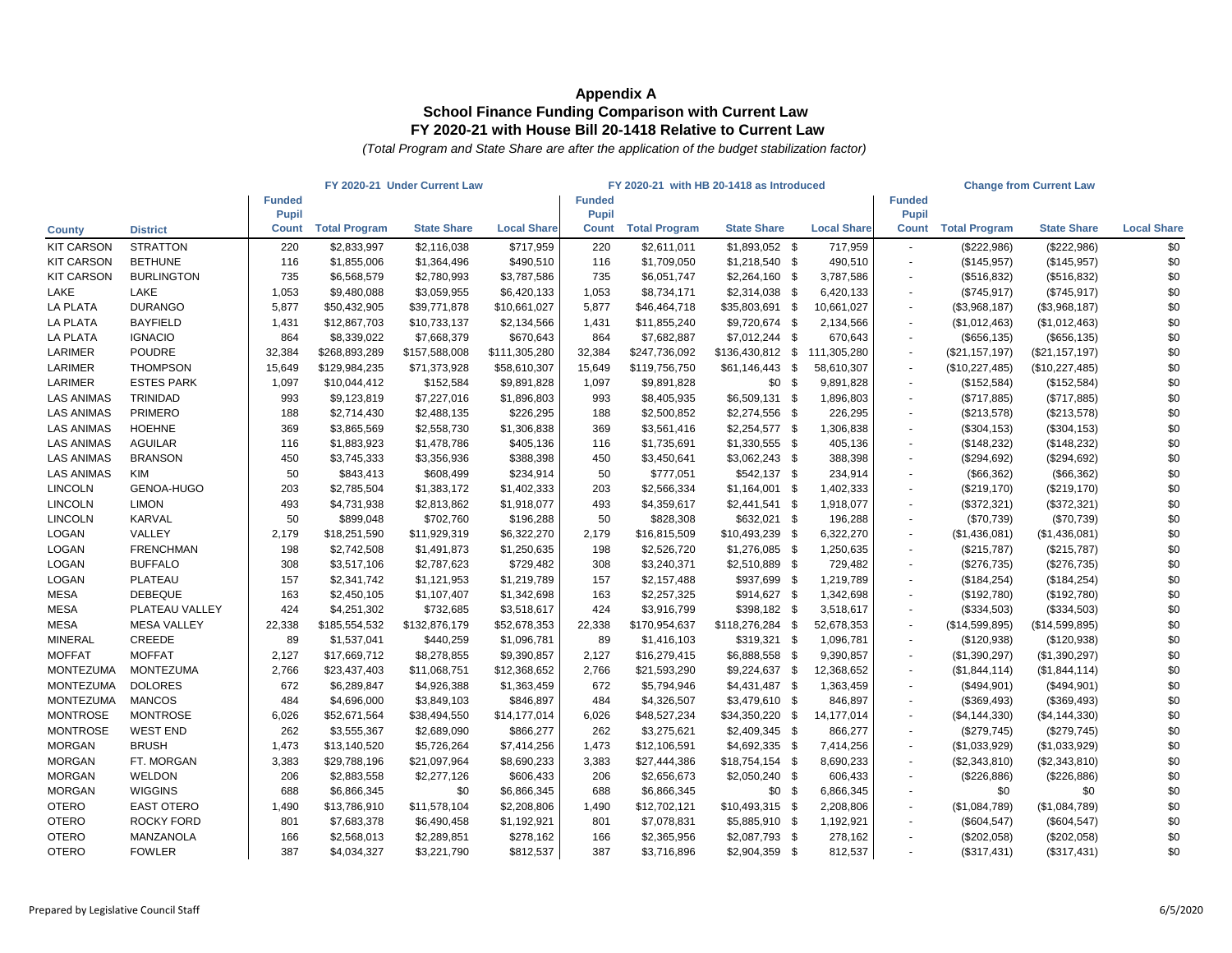|                      | FY 2020-21 Under Current Law |               |                      | FY 2020-21 with HB 20-1418 as Introduced |                    |               |                      |                     | <b>Change from Current Law</b> |               |                      |                    |                    |
|----------------------|------------------------------|---------------|----------------------|------------------------------------------|--------------------|---------------|----------------------|---------------------|--------------------------------|---------------|----------------------|--------------------|--------------------|
|                      |                              | <b>Funded</b> |                      |                                          |                    | <b>Funded</b> |                      |                     |                                | <b>Funded</b> |                      |                    |                    |
|                      |                              | <b>Pupil</b>  |                      |                                          |                    | <b>Pupil</b>  |                      |                     |                                | <b>Pupil</b>  |                      |                    |                    |
| <b>County</b>        | <b>District</b>              | <b>Count</b>  | <b>Total Program</b> | <b>State Share</b>                       | <b>Local Share</b> | <b>Count</b>  | <b>Total Program</b> | <b>State Share</b>  | <b>Local Share</b>             | <b>Count</b>  | <b>Total Program</b> | <b>State Share</b> | <b>Local Share</b> |
| <b>OTERO</b>         | <b>CHERAW</b>                | 220           | \$2,911,929          | \$2,662,156                              | \$249,773          | 220           | \$2,682,811          | $$2,433,038$ \$     | 249,773                        | $\sim$        | (\$229,118)          | (\$229,118)        | \$0                |
| <b>OTERO</b>         | <b>SWINK</b>                 | 344           | \$3,770,749          | \$3,263,127                              | \$507,622          | 344           | \$3,474,057          | $$2,966,435$ \$     | 507,622                        |               | (\$296,692)          | (\$296,692)        | \$0                |
| <b>OURAY</b>         | <b>OURAY</b>                 | 166           | \$2,782,283          | \$1,476,590                              | \$1,305,692        | 166           | \$2,563,366          | $$1,257,674$ \$     | 1,305,692                      |               | (\$218,917)          | (\$218,917)        | \$0                |
| <b>OURAY</b>         | <b>RIDGWAY</b>               | 333           | \$4,020,473          | \$2,444,829                              | \$1,575,645        | 333           | \$3,704,132          | $$2,128,488$ \$     | 1,575,645                      |               | (\$316,341)          | (\$316,341)        | \$0                |
| <b>PARK</b>          | PLATTE CANYON                | 859           | \$8,041,338          | \$4,935,336                              | \$3,106,002        | 859           | \$7,408,625          | $$4,302,624$ \$     | 3,106,002                      |               | (\$632,713)          | (\$632,713)        | \$0                |
| <b>PARK</b>          | <b>PARK</b>                  | 644           | \$6,266,963          | \$1,560,874                              | \$4,706,089        | 644           | \$5,773,863          | $$1,067,774$ \$     | 4,706,089                      |               | (\$493,100)          | (\$493,100)        | \$0                |
| <b>PHILLIPS</b>      | <b>HOLYOKE</b>               | 599           | \$5,651,809          | \$3,247,802                              | \$2,404,007        | 599           | \$5,207,110          | $$2,803,104$ \$     | 2,404,007                      |               | (\$444,698)          | (\$444,698)        | \$0                |
| <b>PHILLIPS</b>      | <b>HAXTUN</b>                | 321           | \$3,418,766          | \$2,396,210                              | \$1,022,556        | 321           | \$3,149,769          | $$2,127,213$ \$     | 1,022,556                      |               | (\$268,997)          | (\$268,997)        | \$0                |
| <b>PITKIN</b>        | <b>ASPEN</b>                 | 1,673         | \$18,792,760         | \$4,022,536                              | \$14,770,224       | 1,673         | \$17,314,098         | $$2,543,875$ \$     | 14,770,224                     |               | (\$1,478,661)        | (\$1,478,661)      | \$0                |
| <b>PROWERS</b>       | <b>GRANADA</b>               | 194           | \$2,678,884          | \$2,166,383                              | \$512,501          | 194           | \$2,468,103          | $$1,955,602$ \$     | 512,501                        |               | (\$210,781)          | (\$210,781)        | \$0                |
| <b>PROWERS</b>       | <b>LAMAR</b>                 | 1,535         | \$13,477,088         | \$11,492,688                             | \$1,984,400        | 1,535         | \$12,416,677         | $$10,432,277$ \$    | 1,984,400                      |               | (\$1,060,411)        | (\$1,060,411)      | \$0                |
| <b>PROWERS</b>       | <b>HOLLY</b>                 | 292           | \$3,216,662          | \$2,467,644                              | \$749,018          | 292           | \$2,963,567          | $$2,214,549$ \$     | 749,018                        |               | (\$253,095)          | (\$253,095)        | \$0                |
| <b>PROWERS</b>       | <b>WILEY</b>                 | 233           | \$2,881,575          | \$2,495,191                              | \$386,385          | 233           | \$2,654,846          | \$2,268,461<br>- \$ | 386,385                        |               | (\$226,730)          | (\$226,730)        | \$0                |
| <b>PUEBLO</b>        | PUEBLO CITY                  | 16,258        | \$146,236,663        | \$114,613,787                            | \$31,622,876       | 16,258        | \$134,730,396        | \$103,107,520       | 31,622,876<br>-\$              |               | (\$11,506,266)       | (\$11,506,266)     | \$0                |
| <b>PUEBLO</b>        | PUEBLO RURAL                 | 10,419        | \$86,465,412         | \$63,550,748                             | \$22,914,664       | 10,419        | \$79,662,097         | $$56,747,433$ \$    | 22,914,664                     |               | (\$6,803,315)        | (\$6,803,315)      | \$0                |
| <b>RIO BLANCO</b>    | <b>MEEKER</b>                | 719           | \$6,476,190          | \$2,934,467                              | \$3,541,723        | 719           | \$5,966,627          | $$2,424,904$ \$     | 3,541,723                      |               | (\$509,563)          | (\$509,563)        | \$0                |
| <b>RIO BLANCO</b>    | <b>RANGELY</b>               | 489           | \$4,493,582          | \$3,769,413                              | \$724,170          | 489           | \$4,140,016          | $$3,415,846$ \$     | 724,170                        |               | (\$353,566)          | (\$353,566)        | \$0                |
| <b>RIO GRANDE</b>    | <b>DEL NORTE</b>             | 445           | \$4,366,509          | \$2,631,027                              | \$1,735,483        | 445           | \$4,022,941          | $$2,287,459$ \$     | 1,735,483                      |               | (\$343,568)          | (\$343,568)        | \$0                |
| RIO GRANDE           | <b>MONTE VISTA</b>           | 1,133         | \$10,049,454         | \$8,216,018                              | \$1,833,436        | 1,133         | \$9,258,738          | $$7,425,302$ \$     | 1,833,436                      |               | (\$790,716)          | (\$790,716)        | \$0                |
| RIO GRANDE           | <b>SARGENT</b>               | 376           | \$3,889,972          | \$2,686,308                              | \$1,203,663        | 376           | \$3,583,899          | $$2,380,236$ \$     | 1,203,663                      |               | (\$306,073)          | (\$306,073)        | \$0                |
| <b>ROUTT</b>         | <b>HAYDEN</b>                | 401           | \$4,387,895          | \$1,633,440                              | \$2,754,456        | 401           | \$4,042,645          | $$1,288,189$ \$     | 2,754,456                      |               | (\$345,251)          | (\$345,251)        | \$0                |
| <b>ROUTT</b>         | <b>STEAMBOAT SPRINGS</b>     | 2,776         | \$24,069,861         | \$14,073,734                             | \$9,996,126        | 2,776         | \$22,175,984         | $$12,179,857$ \$    | 9,996,126                      |               | (\$1,893,877)        | (\$1,893,877)      | \$0                |
| <b>ROUTT</b>         | <b>SOUTH ROUTT</b>           | 319           | \$3,896,832          | \$1,906,193                              | \$1,990,639        | 319           | \$3,590,220          | $$1,599,581$ \$     | 1,990,639                      |               | (\$306,613)          | (\$306,613)        | \$0                |
| <b>SAGUACHE</b>      | <b>MOUNTAIN VALLEY</b>       | 162           | \$2,396,391          | \$1,758,673                              | \$637,718          | 162           | \$2,207,837          | $$1,570,119$ \$     | 637,718                        |               | (\$188,554)          | (\$188,554)        | \$0                |
| <b>SAGUACHE</b>      | <b>MOFFAT</b>                | 230           | \$3,470,527          | \$2,743,515                              | \$727,011          | 230           | \$3,197,457          | $$2,470,446$ \$     | 727,011                        |               | (\$273,070)          | (\$273,070)        | \$0                |
| <b>SAGUACHE</b>      | <b>CENTER</b>                | 635           | \$6,250,190          | \$5,190,555                              | \$1,059,634        | 635           | \$5,758,409          | $$4,698,775$ \$     | 1,059,634                      |               | (\$491,781)          | $(\$491,781)$      | \$0                |
| <b>SAN JUAN</b>      | <b>SILVERTON</b>             | 82            | \$1,488,256          | \$938,489                                | \$549,767          | 82            | \$1,371,157          | $$821,390$ \$       | 549,767                        |               | (\$117,100)          | (\$117,100)        | \$0                |
| <b>SAN MIGUEL</b>    | <b>TELLURIDE</b>             | 913           | \$10,581,838         | \$5,206,582                              | \$5,375,256        | 913           | \$9,749,233          | \$4,373,977 \$      | 5,375,256                      |               | (\$832,605)          | (\$832,605)        | \$0                |
| <b>SAN MIGUEL</b>    | <b>NORWOOD</b>               | 207           | \$3,027,853          | \$2,841,180                              | \$186,674          | 207           | \$2,789,614          | $$2,602,940$ \$     | 186,674                        |               | (\$238,239)          | (\$238,239)        | \$0                |
| <b>SEDGWICK</b>      | <b>JULESBURG</b>             | 828           | \$7,159,932          | \$6,149,400                              | \$1,010,532        | 828           | \$6,596,571          | \$5,586,039 \$      | 1,010,532                      |               | (\$563,361)          | (\$563,361)        | \$0                |
| <b>SEDGWICK</b>      | PLATTE VALLEY                | 148           | \$2,255,722          | \$1,580,771                              | \$674,951          | 148           | \$2,078,236          | $$1,403,285$ \$     | 674,951                        |               | (\$177,486)          | (\$177,486)        | \$0                |
| <b>SUMMIT</b>        | <b>SUMMIT</b>                | 3,520         | \$31,805,465         | \$5,888,487                              | \$25,916,978       | 3,520         | \$29,302,932         | $$3,385,953$ \$     | 25,916,978                     |               | (\$2,502,534)        | (\$2,502,534)      | \$0                |
| <b>TELLER</b>        | <b>CRIPPLE CREEK</b>         | 371           | \$4,404,842          | \$0                                      | \$4,404,842        | 371           | \$4,404,842          | \$0<br>- \$         | 4,404,842                      |               | \$0                  | \$0                | \$0                |
| <b>TELLER</b>        | <b>WOODLAND PARK</b>         | 2,274         | \$19,112,794         | \$11,305,315                             | \$7,807,480        | 2,274         | \$17,608,952         | $$9,801,472$ \$     | 7,807,480                      |               | (\$1,503,842)        | (\$1,503,842)      | \$0                |
| WASHINGTON           | AKRON                        | 384           | \$4,069,796          | \$2,901,199                              | \$1,168,597        | 384           | \$3,749,575          | \$2,580,977 \$      | 1,168,597                      |               | (\$320,222)          | (\$320,222)        | \$0                |
| WASHINGTON ARICKAREE |                              | 106           | \$1,775,915          | \$1,228,848                              | \$547,067          | 106           | \$1,636,182          | $$1,089,115$ \$     | 547,067                        |               | (\$139,733)          | (\$139,733)        | \$0                |
| WASHINGTON OTIS      |                              | 222           | \$2,997,211          | \$2,412,232                              | \$584,980          | 222           | \$2,761,383          | $$2,176,404$ \$     | 584,980                        |               | (\$235,828)          | (\$235,828)        | \$0                |
| WASHINGTON LONE STAR |                              | 128           | \$2,084,552          | \$1,698,839                              | \$385,714          | 128           | \$1,920,535          | $$1,534,821$ \$     | 385,714                        |               | (\$164,018)          | (\$164,018)        | \$0                |
| <b>WASHINGTON</b>    | <b>WOODLIN</b>               | 93            | \$1,583,758          | \$556,323                                | \$1,027,434        | 93            | \$1,459,144          | \$431,709 \$        | 1,027,434                      |               | (\$124, 614)         | (\$124,614)        | \$0                |
| WELD                 | <b>GILCREST</b>              | 1,901         | \$16,639,822         | \$6,151,468                              | \$10,488,354       | 1,901         | \$15,330,559         | $$4,842,205$ \$     | 10,488,354                     |               | (\$1,309,263)        | (\$1,309,263)      | \$0                |
| WELD                 | <b>EATON</b>                 | 2,083         | \$17,302,545         | \$1,415,471                              | \$15,887,074       | 2,083         | \$15,941,137         | $$54,064$ \$        | 15,887,074                     |               | (\$1,361,407)        | (\$1,361,407)      | \$0                |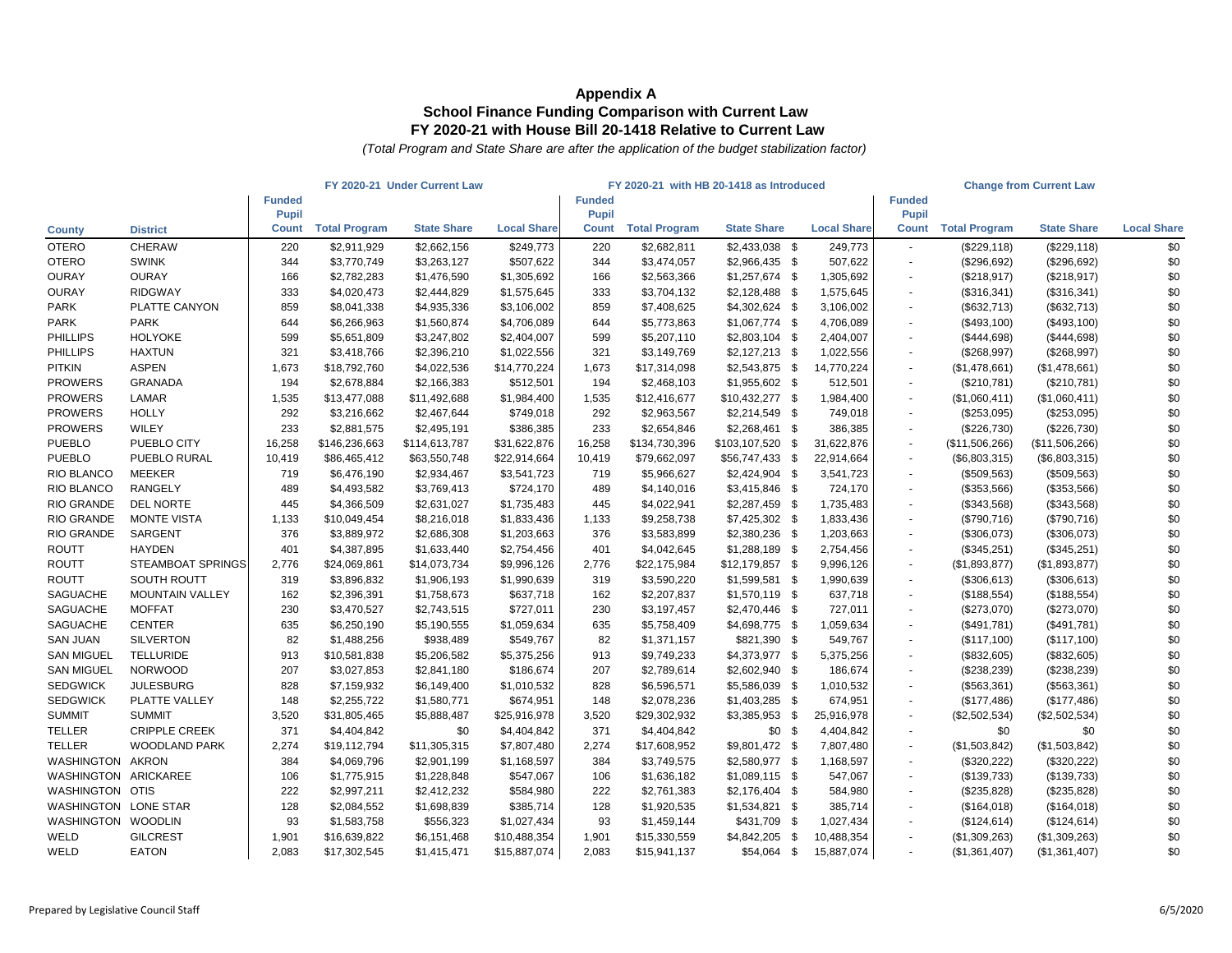|               | FY 2020-21 Under Current Law |               |                      |                                 | FY 2020-21 with HB 20-1418 as Introduced |               |                      |                    |      | <b>Change from Current Law</b> |               |                      |                    |                    |
|---------------|------------------------------|---------------|----------------------|---------------------------------|------------------------------------------|---------------|----------------------|--------------------|------|--------------------------------|---------------|----------------------|--------------------|--------------------|
|               |                              | <b>Funded</b> |                      |                                 |                                          | <b>Funded</b> |                      |                    |      |                                | <b>Funded</b> |                      |                    |                    |
|               |                              | <b>Pupil</b>  |                      |                                 |                                          | Pupi          |                      |                    |      |                                | <b>Pupil</b>  |                      |                    |                    |
| <b>County</b> | <b>District</b>              | <b>Count</b>  | <b>Total Program</b> | <b>State Share</b>              | <b>Local Share</b>                       | <b>Count</b>  | <b>Total Program</b> | <b>State Share</b> |      | <b>Local Share</b>             | <b>Count</b>  | <b>Total Program</b> | <b>State Share</b> | <b>Local Share</b> |
| WELD          | <b>KEENESBURG</b>            | 2,575         | \$21,664,918         | \$3,371,640                     | \$18,293,278                             | 2,575         | \$19,960,268         | \$1,666,990        | - \$ | 18,293,278                     |               | (\$1,704,650)        | (\$1,704,650)      | \$0                |
| WELD          | <b>WINDSOR</b>               | 7,600         | \$63,129,492         | \$14,167,117                    | \$48,962,375                             | 7,600         | \$58,162,305         | \$9,199,930        | - \$ | 48,962,375                     |               | (\$4,967,186)        | (\$4,967,186)      | \$0                |
| WELD          | <b>JOHNSTOWN</b>             | 3,943         | \$32,755,962         | \$19,741,954                    | \$13,014,008                             | 3,943         | \$30,178,641         | \$17,164,633       | - \$ | 13,014,008                     |               | (\$2,577,321)        | (\$2,577,321)      | \$0                |
| WELD          | <b>GREELEY</b>               | 22,384        | \$192,966,967        | \$128,522,029                   | \$64,444,938                             | 22,384        | \$177,783,843        | \$113,338,905      | -S   | 64,444,938                     |               | (\$15, 183, 124)     | (\$15,183,124)     | \$0                |
| WELD          | <b>PLATTE VALLEY</b>         | 1,161         | \$11,068,305         | \$0                             | \$11,068,305                             | 1,161         | \$11,068,305         | $$0$ \$            |      | 11,068,305                     |               | \$0                  | \$0                | \$0                |
| WELD          | FT. LUPTON                   | 2,322         | \$22,148,400         | \$0                             | \$22,148,400                             | 2,322         | \$22,148,400         | $$0$ \$            |      | 22,148,400                     |               | \$0                  | \$0                | \$0                |
| WELD          | AULT-HIGHLAND                | 959           | \$8,627,182          | \$4,912,844                     | \$3,714,337                              | 959           | \$7,948,373          | $$4,234,036$ \$    |      | 3,714,337                      |               | (\$678,808)          | (\$678,808)        | \$0                |
| WELD          | <b>BRIGGSDALE</b>            | 178           | \$2,600,604          | \$1,287,384                     | \$1,313,221                              | 178           | \$2,395,982          | $$1,082,762$ \$    |      | 1,313,221                      |               | (\$204,622)          | (\$204,622)        | \$0                |
| WELD          | <b>PRAIRIE</b>               | 216           | \$3,098,458          | \$0                             | \$3,098,458                              | 216           | \$3,098,458          | \$0                | - \$ | 3,098,458                      |               | \$0                  | \$0                | \$0                |
| WELD          | <b>PAWNEE</b>                | 75            | \$1,425,826          | \$0                             | \$1,425,826                              | 75            | \$1,425,826          | $$0$ \$            |      | 1,425,826                      |               | \$0                  | \$0                | \$0                |
| <b>YUMA</b>   | YUMA 1                       | 873           | \$8,342,279          | \$6,018,444                     | \$2,323,835                              | 873           | \$7,685,888          | $$5,362,052$ \$    |      | 2,323,835                      |               | (\$656,391)          | (\$656,391)        | \$0                |
| <b>YUMA</b>   | WRAY RD-2                    | 749           | \$6,856,329          | \$5,166,865                     | \$1,689,463                              | 749           | \$6,316,856          | $$4,627,392$ \$    |      | 1,689,463                      |               | (\$539,473)          | (\$539,473)        | \$0                |
| <b>YUMA</b>   | <b>IDALIA RJ-3</b>           | 199           | \$2,818,972          | \$2,375,774                     | \$443,198                                | 199           | \$2,597,168          | $$2,153,971$ \$    |      | 443,198                        |               | (\$221,804)          | (\$221,804)        | \$0                |
| <b>YUMA</b>   | LIBERTY J-4                  | 61            | \$1,148,012          | \$759,509                       | \$388,502                                | 61            | \$1,057,683          | $$669,181$ \$      |      | 388,502                        |               | (\$90,328)           | (\$90,328)         | \$0                |
| <b>STATE</b>  | <b>TOTAL</b>                 | 896,094       |                      | \$7,839,458,783 \$4,784,907,994 | \$3,054,550,789                          | 896,094       | \$7,227,343,519      | \$4,172,792,730    |      | \$3,054,550,789                |               | (\$612, 115, 264)    | (\$612, 115, 264)  | \$0                |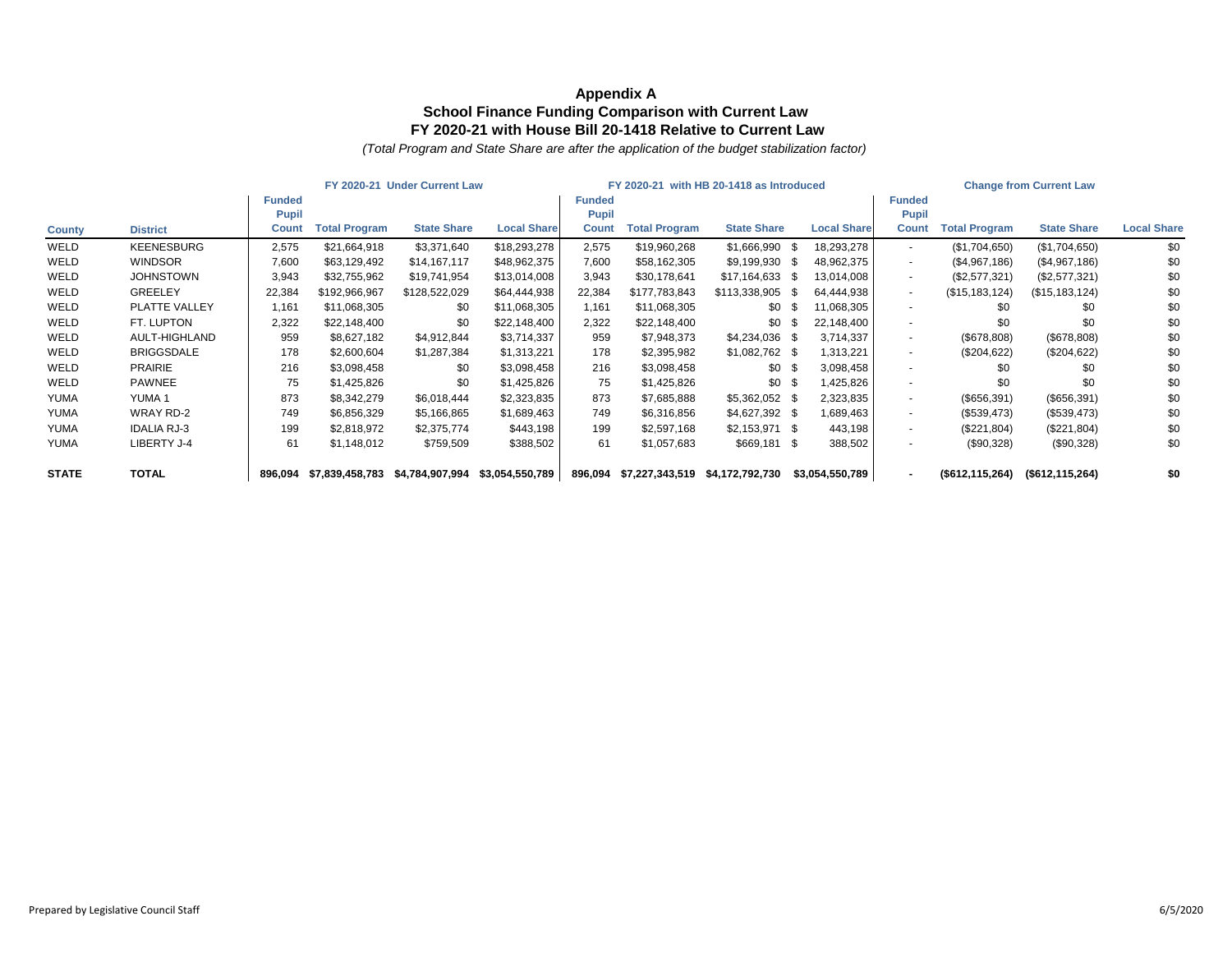*Source: Colorado Department of Education*

| <b>COUNTY</b>      | <b>LOCAL EDUCATION PROVIDER</b>      | <b>Coronavirus Relief Fund*</b> | <b>ESSER**</b> |
|--------------------|--------------------------------------|---------------------------------|----------------|
| <b>Districts</b>   |                                      | \$500,000,000                   | \$107,341,285  |
| <b>ADAMS</b>       | <b>MAPLETON 1</b>                    | \$5,886,167                     | \$926,989      |
| <b>ADAMS</b>       | ADAMS 12 FIVE STAR SCHOOLS           | \$20,938,529                    | \$3,575,675    |
| <b>ADAMS</b>       | <b>ADAMS COUNTY 14</b>               | \$5,708,992                     | \$1,656,681    |
| <b>ADAMS</b>       | <b>SCHOOL DISTRICT 27J</b>           | \$9,846,892                     | \$1,025,191    |
| <b>ADAMS</b>       | <b>BENNETT 29J</b>                   | \$637,156                       | \$69,299       |
| <b>ADAMS</b>       | STRASBURG 31J                        | \$580,367                       | \$49,326       |
| <b>ADAMS</b>       | WESTMINSTER PUBLIC SCHOOLS           | \$7,061,542                     | \$2,065,454    |
| <b>ALAMOSA</b>     | <b>ALAMOSA RE-11J</b>                | \$1,600,880                     | \$670,039      |
| <b>ALAMOSA</b>     | SANGRE DE CRISTO RE-22J              | \$282,570                       | \$79,119       |
| <b>ARAPAHOE</b>    | <b>ENGLEWOOD 1</b>                   | \$1,719,783                     | \$486,648      |
| ARAPAHOE           | SHERIDAN 2                           | \$1,265,592                     | \$666,077      |
| <b>ARAPAHOE</b>    | <b>CHERRY CREEK 5</b>                | \$28,184,504                    | \$3,452,352    |
| <b>ARAPAHOE</b>    | <b>LITTLETON 6</b>                   | \$6,338,998                     | \$346,895      |
| <b>ARAPAHOE</b>    | DEER TRAIL 26J                       | \$313,179                       | \$21,373       |
| <b>ARAPAHOE</b>    | ADAMS-ARAPAHOE 28J                   | \$31,933,709                    | \$8,430,123    |
| ARAPAHOE           | BYERS 32J                            | \$984,783                       | \$303,289      |
| <b>ARCHULETA</b>   | ARCHULETA COUNTY 50 JT               | \$990,429                       | \$295,001      |
| <b>BACA</b>        | <b>WALSH RE-1</b>                    | \$229,266                       | \$34,614       |
| <b>BACA</b>        | PRITCHETT RE-3                       | \$120,220                       | \$7,813        |
| <b>BACA</b>        | <b>SPRINGFIELD RE-4</b>              | \$284,690                       | \$94,673       |
| <b>BACA</b>        | <b>VILAS RE-5</b>                    | \$152,386                       | \$12,421       |
| <b>BACA</b>        | CAMPO RE-6                           | \$107,545                       | \$0            |
| <b>BENT</b>        | <b>LAS ANIMAS RE-1</b>               | \$1,538,903                     | \$478,561      |
| <b>BENT</b>        | MC CLAVE RE-2                        | \$252,927                       | \$31,527       |
| <b>BOULDER</b>     | ST VRAIN VALLEY RE 1J                | \$15,754,273                    | \$2,493,668    |
| <b>BOULDER</b>     | <b>BOULDER VALLEY RE 2</b>           | \$14,332,946                    | \$1,527,577    |
| <b>CHAFFEE</b>     | <b>BUENA VISTA R-31</b>              | \$541,555                       | \$130,740      |
| <b>CHAFFEE</b>     | SALIDA R-32                          | \$684,203                       | \$119,239      |
| <b>CHEYENNE</b>    | <b>KIT CARSON R-1</b>                | \$173,997                       | \$10,890       |
| <b>CHEYENNE</b>    | <b>CHEYENNE COUNTY RE-5</b>          | \$232,675                       | \$39,619       |
| <b>CLEAR CREEK</b> | <b>CLEAR CREEK RE-1</b>              | \$396,933                       | \$77,929       |
| <b>CONEJOS</b>     | NORTH CONEJOS RE-1J                  | \$643,951                       | \$240,498      |
| <b>CONEJOS</b>     | SANFORD 6J                           | \$278,061                       | \$60,246       |
| <b>CONEJOS</b>     | SOUTH CONEJOS RE-10                  | \$295,934                       | \$116,812      |
| <b>COSTILLA</b>    | <b>CENTENNIAL R-1</b>                | \$300,573                       | \$127,981      |
| <b>COSTILLA</b>    | SIERRA GRANDE R-30                   | \$325,694                       | \$136,371      |
| <b>CROWLEY</b>     | <b>CROWLEY COUNTY RE-1-J</b>         | \$349,429                       | \$188,103      |
| <b>CUSTER</b>      | <b>CUSTER COUNTY SCHOOL DISTRICT</b> | \$301,295                       | \$97,569       |
| <b>DELTA</b>       | DELTA COUNTY 50(J)                   | \$2,842,137                     | \$788,092      |
| <b>DENVER</b>      | DENVER COUNTY 1                      | \$65,068,576                    | \$22,908,618   |
| <b>DOLORES</b>     | DOLORES COUNTY RE NO.2               | \$282,070                       | \$40,298       |
| <b>DOUGLAS</b>     | <b>DOUGLAS COUNTY RE 1</b>           | \$27,500,263                    | \$1,279,914    |
| <b>EAGLE</b>       | <b>EAGLE COUNTY RE 50</b>            | \$4,045,671                     | \$488,267      |
| <b>ELBERT</b>      | ELIZABETH SCHOOL DISTRICT            | \$1,028,604                     | \$119,554      |
| <b>ELBERT</b>      | KIOWA C-2                            | \$262,051                       | \$25,516       |
| <b>ELBERT</b>      | <b>BIG SANDY 100J</b>                | \$298,821                       | \$29,058       |
| <b>ELBERT</b>      | ELBERT 200                           | \$249,280                       | \$17,421       |
| <b>ELBERT</b>      | AGATE 300                            | \$121,749                       | \$7,620        |
| EL PASO            | <b>CALHAN RJ-1</b>                   | \$312,088                       | \$69,205       |
| EL PASO            | <b>HARRISON 2</b>                    | \$8,312,348                     | \$3,372,970    |
| EL PASO            | <b>WIDEFIELD 3</b>                   | \$4,773,916                     | \$1,221,390    |
| EL PASO            | <b>FOUNTAIN 8</b>                    | \$4,439,961                     | \$1,086,768    |
| EL PASO            | <b>COLORADO SPRINGS 11</b>           | \$15,543,743                    | \$5,927,394    |
| EL PASO            | <b>CHEYENNE MOUNTAIN 12</b>          | \$2,090,333                     | \$213,607      |
| <b>EL PASO</b>     | <b>MANITOU SPRINGS 14</b>            | \$704,733                       | \$124,377      |
| EL PASO            | <b>ACADEMY 20</b>                    | \$10,141,025                    | \$861,970      |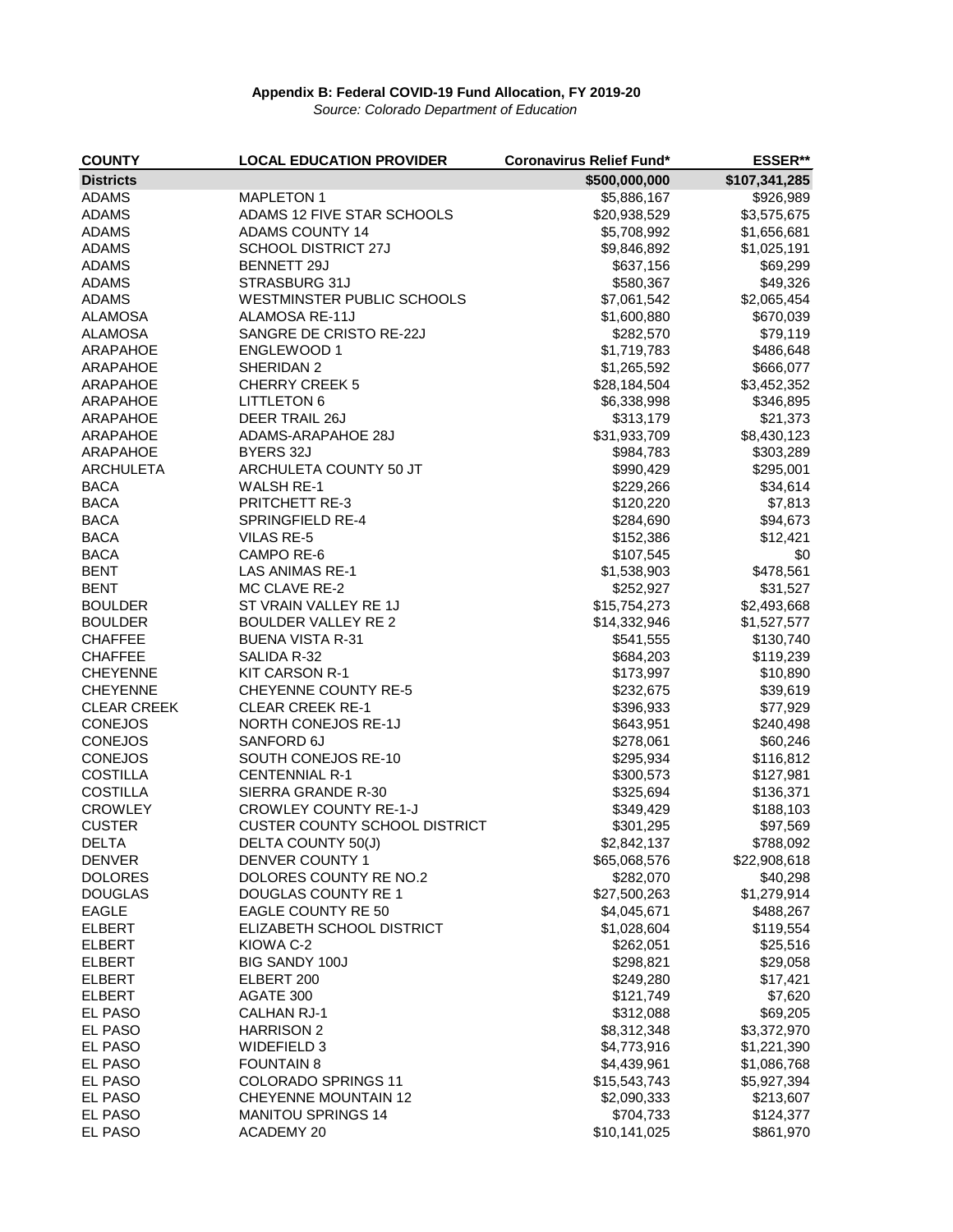*Source: Colorado Department of Education*

| <b>COUNTY</b>     | <b>LOCAL EDUCATION PROVIDER</b> | <b>Coronavirus Relief Fund*</b> | ESSER**              |
|-------------------|---------------------------------|---------------------------------|----------------------|
| <b>EL PASO</b>    | <b>ELLICOTT 22</b>              | \$762,194                       | \$143,987            |
| EL PASO           | PEYTON 23 JT                    | \$344,373                       | \$61,393             |
| EL PASO           | HANOVER 28                      | \$292,999                       | \$43,385             |
| <b>EL PASO</b>    | LEWIS-PALMER 38                 | \$2,576,489                     | \$290,578            |
| <b>EL PASO</b>    | <b>DISTRICT 49</b>              | \$12,245,771                    | \$1,284,287          |
| <b>EL PASO</b>    | EDISON 54 JT                    | \$249,354                       | \$16,549             |
| EL PASO           | MIAMI/YODER 60 JT               | \$286,349                       | \$83,404             |
| <b>FREMONT</b>    | <b>CANON CITY RE-1</b>          | \$2,094,840                     | \$732,267            |
| <b>FREMONT</b>    | <b>FREMONT RE-2</b>             | \$831,211                       | \$282,588            |
| <b>FREMONT</b>    | <b>COTOPAXI RE-3</b>            | \$277,411                       | \$46,508             |
| <b>GARFIELD</b>   | <b>ROARING FORK RE-1</b>        | \$3,602,036                     | \$410,296            |
| <b>GARFIELD</b>   | <b>GARFIELD RE-2</b>            | \$2,828,583                     | \$493,875            |
| <b>GARFIELD</b>   | <b>GARFIELD 16</b>              | \$883,239                       | \$130,458            |
| <b>GILPIN</b>     | <b>GILPIN COUNTY RE-1</b>       | \$291,154                       | \$17,829             |
| <b>GRAND</b>      | <b>WEST GRAND 1-JT</b>          | \$335,856                       | \$60,784             |
| <b>GRAND</b>      | <b>EAST GRAND 2</b>             | \$683,800                       | \$94,148             |
| <b>GUNNISON</b>   | <b>GUNNISON WATERSHED RE1J</b>  |                                 | \$184,546            |
|                   |                                 | \$973,713                       |                      |
| <b>HINSDALE</b>   | HINSDALE COUNTY RE 1            | \$162,961                       | \$18,672             |
| <b>HUERFANO</b>   | <b>HUERFANO RE-1</b>            | \$418,311                       | \$211,667            |
| <b>HUERFANO</b>   | LA VETA RE-2                    | \$260,563                       | \$87,156             |
| <b>JACKSON</b>    | <b>NORTH PARK R-1</b>           | \$256,990                       | \$32,173             |
| <b>JEFFERSON</b>  | JEFFERSON COUNTY R-1            | \$40,317,319                    | \$7,036,605          |
| <b>KIOWA</b>      | <b>EADS RE-1</b>                | \$234,756                       | \$22,965             |
| <b>KIOWA</b>      | <b>PLAINVIEW RE-2</b>           | \$117,701                       | \$15,655             |
| <b>KIT CARSON</b> | ARRIBA-FLAGLER C-20             | \$244,011                       | \$25,118             |
| <b>KIT CARSON</b> | HI-PLAINS R-23                  | \$197,286                       | \$15,428             |
| <b>KIT CARSON</b> | <b>STRATTON R-4</b>             | \$268,344                       | \$32,155             |
| <b>KIT CARSON</b> | <b>BETHUNE R-5</b>              | \$227,987                       | \$14,782             |
| <b>KIT CARSON</b> | <b>BURLINGTON RE-6J</b>         | \$536,916                       | \$129,939            |
| <b>LAKE</b>       | <b>LAKE COUNTY R-1</b>          | \$744,071                       | \$189,618            |
| <b>LA PLATA</b>   | DURANGO 9-R                     | \$2,665,365                     | \$437,998            |
| <b>LA PLATA</b>   | <b>BAYFIELD 10 JT-R</b>         | \$750,476                       | \$80,699             |
| <b>LA PLATA</b>   | <b>IGNACIO 11 JT</b>            | \$612,764                       | \$92,257             |
| <b>LARIMER</b>    | POUDRE R-1                      | \$13,957,734                    | \$2,160,805          |
| <b>LARIMER</b>    | THOMPSON R2-J                   | \$7,682,753                     | \$1,290,787          |
| <b>LARIMER</b>    | <b>ESTES PARK R-3</b>           | \$653,165                       | \$229,356            |
| LAS ANIMAS        | <b>TRINIDAD1</b>                | \$686,911                       | \$298,250            |
| <b>LAS ANIMAS</b> | PRIMERO REORGANIZED 2           | \$264,216                       | \$31,251             |
| <b>LAS ANIMAS</b> | <b>HOEHNE REORGANIZED 3</b>     | \$279,231                       | \$60,838             |
| <b>LAS ANIMAS</b> | <b>AGUILAR REORGANIZED 6</b>    | \$216,380                       | \$64,646             |
| <b>LAS ANIMAS</b> | <b>BRANSON REORGANIZED 82</b>   | \$219,291                       | \$10,575             |
| <b>LAS ANIMAS</b> | KIM REORGANIZED 88              | \$92,606                        | \$1,102              |
| <b>LINCOLN</b>    | GENOA-HUGO C113                 | \$263,934                       | \$28,690             |
| <b>LINCOLN</b>    | <b>LIMON RE-4J</b>              | \$361,702                       |                      |
|                   | KARVAL RE-23                    |                                 | \$78,262<br>\$17,054 |
| <b>LINCOLN</b>    |                                 | \$106,659                       |                      |
| <b>LOGAN</b>      | <b>VALLEY RE-1</b>              | \$1,205,932                     | \$341,963            |
| <b>LOGAN</b>      | <b>FRENCHMAN RE-3</b>           | \$241,255                       | \$14,226             |
| <b>LOGAN</b>      | <b>BUFFALO RE-4J</b>            | \$252,774                       | \$16,810             |
| <b>LOGAN</b>      | PLATEAU RE-5                    | \$226,496                       | \$10,098             |
| <b>MESA</b>       | DE BEQUE 49JT                   | \$233,986                       | \$12,233             |
| <b>MESA</b>       | PLATEAU VALLEY 50               | \$262,763                       | \$48,794             |
| <b>MESA</b>       | <b>MESA COUNTY VALLEY 51</b>    | \$10,982,190                    | \$3,409,529          |
| <b>MINERAL</b>    | <b>CREEDE SCHOOL DISTRICT</b>   | \$170,321                       | \$1,236              |
| <b>MOFFAT</b>     | <b>MOFFAT COUNTY RE:NO 1</b>    | \$1,183,747                     | \$261,396            |
| <b>MONTEZUMA</b>  | MONTEZUMA-CORTEZ RE-1           | \$1,597,768                     | \$718,384            |
| <b>MONTEZUMA</b>  | DOLORES RE-4A                   | \$420,257                       | \$66,956             |
| <b>MONTEZUMA</b>  | <b>MANCOS RE-6</b>              | \$348,819                       | \$87,571             |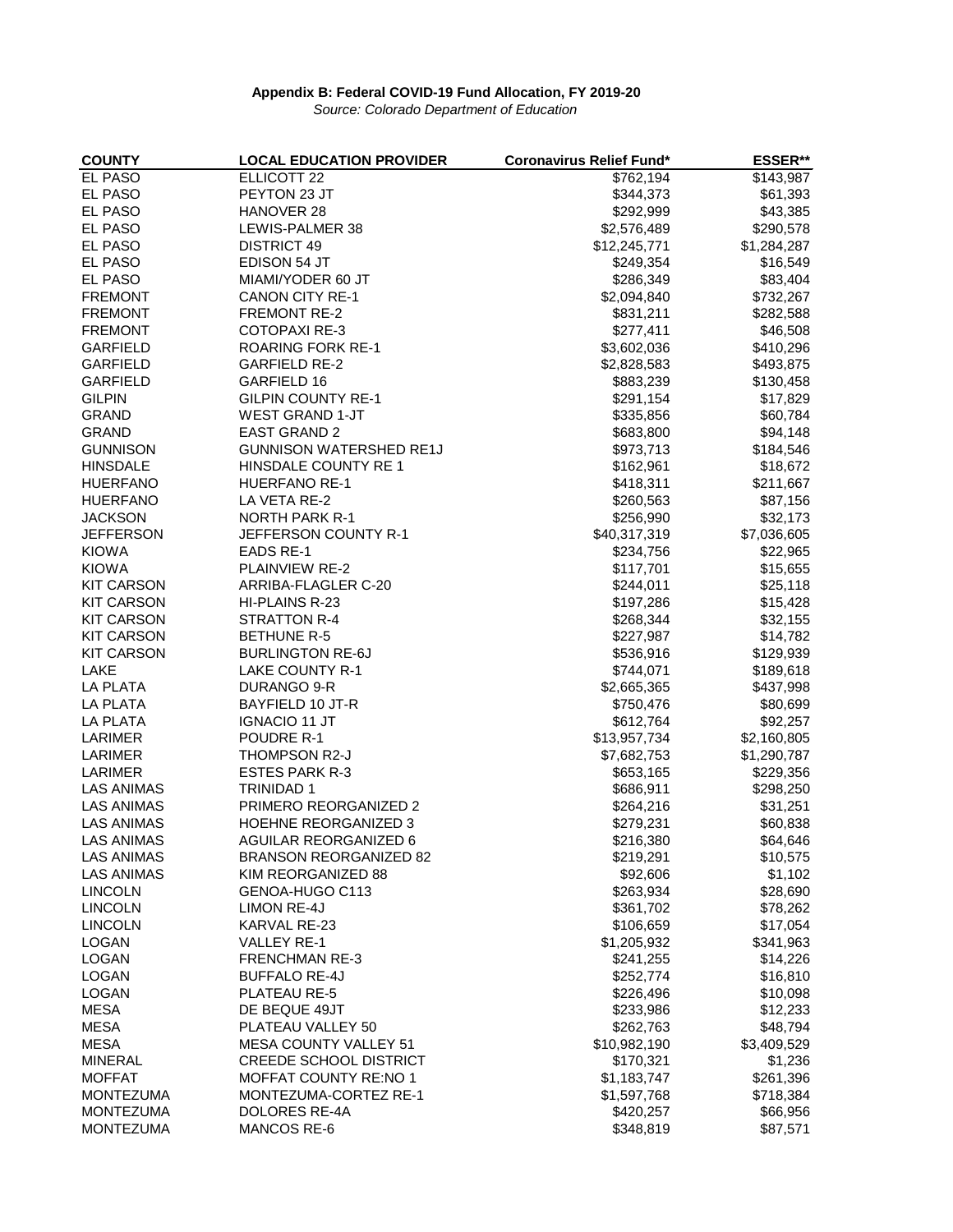*Source: Colorado Department of Education*

| <b>COUNTY</b>     | <b>LOCAL EDUCATION PROVIDER</b>  | <b>Coronavirus Relief Fund*</b> | <b>ESSER**</b> |
|-------------------|----------------------------------|---------------------------------|----------------|
| <b>MONTROSE</b>   | MONTROSE COUNTY RE-1J            | \$3,476,142                     | \$1,007,381    |
| <b>MONTROSE</b>   | <b>WEST END RE-2</b>             | \$313,521                       | \$52,869       |
| <b>MORGAN</b>     | BRUSH RE-2(J)                    | \$985,740                       | \$144,626      |
| <b>MORGAN</b>     | FORT MORGAN RE-3                 | \$2,296,435                     | \$402,371      |
| <b>MORGAN</b>     | WELDON VALLEY RE-20(J)           | \$244,274                       | \$11,465       |
| <b>MORGAN</b>     | WIGGINS RE-50(J)                 | \$436,473                       | \$87,834       |
| <b>OTERO</b>      | <b>EAST OTERO R-1</b>            | \$1,061,442                     | \$455,329      |
| <b>OTERO</b>      | <b>ROCKY FORD R-2</b>            | \$617,936                       | \$319,582      |
| <b>OTERO</b>      | <b>MANZANOLA 3J</b>              | \$290,955                       | \$63,304       |
| <b>OTERO</b>      | FOWLER R-4J                      | \$301,044                       | \$77,173       |
| <b>OTERO</b>      | CHERAW 31                        | \$244,270                       | \$18,834       |
| <b>OTERO</b>      | SWINK 33                         | \$276,049                       | \$54,547       |
| <b>OURAY</b>      | <b>OURAY R-1</b>                 | \$263,036                       | \$18,237       |
| <b>OURAY</b>      | RIDGWAY R-2                      | \$279,235                       | \$26,405       |
| <b>PARK</b>       | PLATTE CANYON 1                  | \$465,799                       | \$98,329       |
| <b>PARK</b>       | PARK COUNTY RE-2                 | \$422,713                       | \$88,606       |
| <b>PHILLIPS</b>   | <b>HOLYOKE RE-1J</b>             | \$429,981                       | \$70,279       |
| <b>PHILLIPS</b>   | <b>HAXTUN RE-2J</b>              | \$261,597                       | \$25,634       |
| <b>PITKIN</b>     | ASPEN <sub>1</sub>               | \$919,694                       | \$31,139       |
| <b>PROWERS</b>    | <b>GRANADA RE-1</b>              | \$273,039                       | \$43,596       |
| <b>PROWERS</b>    | <b>LAMAR RE-2</b>                | \$1,003,156                     | \$369,916      |
| <b>PROWERS</b>    | <b>HOLLY RE-3</b>                | \$302,606                       | \$57,061       |
| <b>PROWERS</b>    | WILEY RE-13 JT                   | \$236,756                       | \$29,345       |
| <b>PUEBLO</b>     | PUEBLO CITY 60                   | \$10,937,728                    | \$4,697,577    |
| <b>PUEBLO</b>     | PUEBLO COUNTY 70                 | \$5,320,100                     | \$864,966      |
| RIO BLANCO        | <b>MEEKER RE1</b>                | \$432,859                       | \$76,613       |
| <b>RIO BLANCO</b> | RANGELY RE-4                     | \$293,627                       | \$32,805       |
| <b>RIO GRANDE</b> | DEL NORTE C-7                    | \$326,836                       | \$176,593      |
| <b>RIO GRANDE</b> | <b>MONTE VISTA C-8</b>           | \$757,804                       | \$228,592      |
| <b>RIO GRANDE</b> | SARGENT RE-33J                   | \$279,902                       | \$34,253       |
| <b>ROUTT</b>      | <b>HAYDEN RE-1</b>               | \$293,963                       | \$20,388       |
| <b>ROUTT</b>      | STEAMBOAT SPRINGS RE-2           | \$1,228,173                     | \$98,181       |
| <b>ROUTT</b>      | SOUTH ROUTT RE 3                 | \$291,726                       | \$99,765       |
| <b>SAGUACHE</b>   | MOUNTAIN VALLEY RE 1             | \$242,238                       | \$67,015       |
| <b>SAGUACHE</b>   | MOFFAT <sub>2</sub>              | \$374,248                       | \$101,895      |
| <b>SAGUACHE</b>   | CENTER 26 JT                     | \$623,565                       | \$314,694      |
| <b>SAN JUAN</b>   | SILVERTON 1                      | \$173,294                       | \$16,549       |
| <b>SAN MIGUEL</b> | <b>TELLURIDE R-1</b>             | \$638,482                       | \$54,037       |
| <b>SAN MIGUEL</b> | NORWOOD R-2J                     | \$254,640                       | \$42,162       |
| <b>SEDGWICK</b>   | <b>JULESBURG RE-1</b>            | \$483,925                       | \$61,871       |
| <b>SEDGWICK</b>   | REVERE SCHOOL DISTRICT           | \$236,656                       | \$20,067       |
| <b>SUMMIT</b>     | <b>SUMMIT RE-1</b>               | \$2,085,950                     | \$182,739      |
| <b>TELLER</b>     | <b>CRIPPLE CREEK-VICTOR RE-1</b> | \$356,402                       | \$73,125       |
| <b>TELLER</b>     | <b>WOODLAND PARK RE-2</b>        | \$1,117,040                     | \$218,375      |
| <b>WASHINGTON</b> | AKRON R-1                        | \$324,458                       | \$58,890       |
| <b>WASHINGTON</b> | <b>ARICKAREE R-2</b>             | \$201,691                       | \$14,745       |
| <b>WASHINGTON</b> | OTIS R-3                         | \$280,879                       | \$17,995       |
| <b>WASHINGTON</b> | LONE STAR 101                    | \$221,912                       | \$7,233        |
| <b>WASHINGTON</b> | <b>WOODLIN R-104</b>             | \$191,607                       | \$22,651       |
| WELD              | <b>WELD COUNTY RE-1</b>          | \$1,205,765                     | \$238,230      |
| WELD              | <b>EATON RE-2</b>                | \$949,786                       | \$108,706      |
| WELD              | WELD COUNTY SCHOOL DISTRICT RE   | \$1,371,211                     | \$378,049      |
| WELD              | <b>WINDSOR RE-4</b>              | \$2,878,393                     | \$201,970      |
| WELD              | JOHNSTOWN-MILLIKEN RE-5J         | \$1,823,444                     | \$175,701      |
| WELD              | GREELEY 6                        | \$14,225,344                    | \$3,480,346    |
| WELD              | PLATTE VALLEY RE-7               | \$730,175                       | \$102,868      |
| WELD              | WELD COUNTY S/D RE-8             | \$1,530,752                     | \$315,983      |